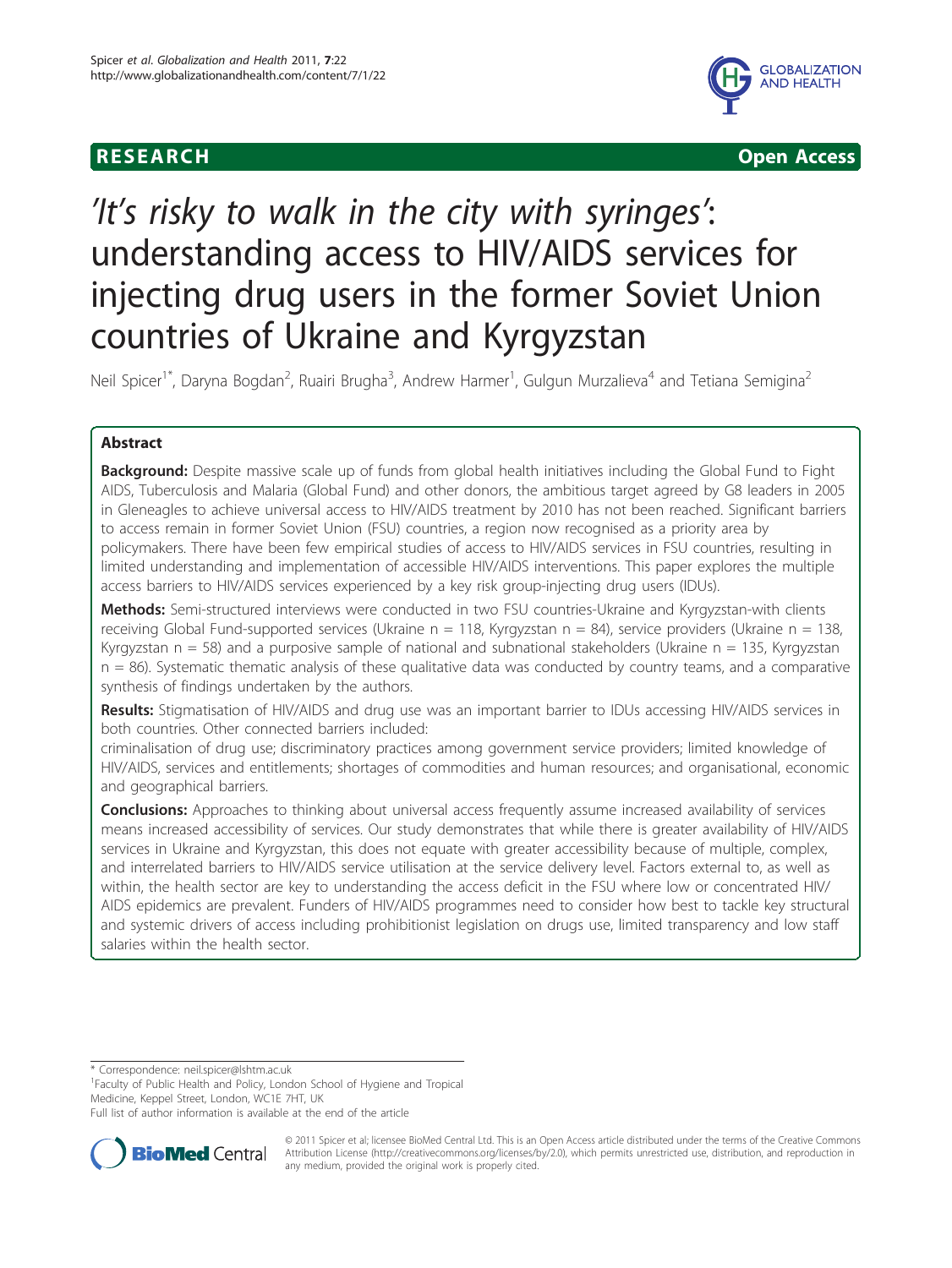# <span id="page-1-0"></span>Background

At the 2005 UN Summit in Gleneagles, Scotland, G8 leaders agreed "to develop and implement a package for HIV prevention, treatment and care with the aim of [achieving] as close as possible...universal access to treatment for all those who need it by 2010" [[1\]](#page-12-0). Despite impressive efforts by global health and HIV initiatives (GHIs) such as the Global Fund to Fight AIDS, Tuberculosis and Malaria (Global Fund) to scale up funding for HIV/AIDS services, antiretroviral therapy (ART) has still not been made available to more than 5 million of the estimated 9.5 million people who need it worldwide. There are similar problems expanding HIV/AIDS prevention programmes: according to a joint WHO-UNI-CEF-UNAIDS report, only 30 of 92 countries providing data had introduced needle/syringe programmes and only 26 had introduced opiate substitution therapy (OST) by 2008 [[2\]](#page-12-0).

There is now global consensus on the need to expand access to and coverage of HIV/AIDS interventions, including prevention programmes to injecting drug users (IDUs), commercial sex workers (CSWs), prisoners and other high-risk groups [\[3](#page-12-0)]. The Vienna Declaration launched at the XVIII International AIDS Conference in Vienna in 2010 helped direct the world's attention towards the criminalisation of illicit injecting drug users. It highlighted the impact of criminalisation on the growing HIV/AIDS epidemics of Eastern Europe and Central Asia-regions of the world that have until recently attracted marginal interest from the global health policy research community [[4-6](#page-12-0)]. Ukraine for example has the fastest growing HIV/AIDS epidemic in Europe. Kyrgyzstan and other Central Asian countries have low-level epidemics; but, without effective programmes, HIV is expected to spread rapidly [[3-5,7](#page-12-0)-[22](#page-13-0)] (Table 1). While the HIV/AIDS epidemic continues to grow in these countries, and many people are believed to be undiagnosed and not using essential prevention, treatment and care services, there has been insufficient empirical research on access to HIV/AIDS services outside of the generalised epidemics of sub-Saharan Africa and high income countries [[23-26\]](#page-13-0).

Established in 2002, the Global Fund is an international financing institution, supported by a Genevabased Secretariat, which is tasked with raising and distributing funds to support country HIV/AIDS, tuberculosis and malaria programmes. Finances are pledged by country governments, foundations and other donors and grants are made to fund control programmes in low and middle-income countries where one or more of the three diseases is endemic. Grants are awarded based on proposals prepared and submitted by multisectoral Country Coordination Mechanisms, which are meant to include the major country stakeholders: governments, civil society and development partners. A Technical Review Panel of independent international experts reviews and scores each proposal for quality and appropriateness. Where grants are approved by the Global Fund Secretariat and its governing Board, funding is awarded to and managed by one or more country Principal Recipients, which is most commonly the Ministry of Health or Finance.

| Ukraine                                                                |                                                                  | Kyrgyzstan                                                                                               |  |
|------------------------------------------------------------------------|------------------------------------------------------------------|----------------------------------------------------------------------------------------------------------|--|
| Epidemic type                                                          | • Concentrated                                                   | $\cdot$ Low                                                                                              |  |
| Number of people living with HIV/AIDS                                  | • 176,380 (September 2010)                                       | • 2,718 (January 2010)                                                                                   |  |
| Percentage of adult population with<br><b>HIV/AIDS</b>                 | $\cdot 1.6\%$                                                    | $\cdot$ 0.13%                                                                                            |  |
| Growth in HIV epidemic                                                 | • 16.8% increase in 2006<br>• 5.7% increase in 2009              | $\cdot$ 15 $\times$ increase 2001-6                                                                      |  |
| Numbers of injecting drug users                                        | • Estimates range from 230,000 to<br>360,000 (2009)              | • Estimates range from 25,000 (2008) to 54,000 (2002)                                                    |  |
| Global Fund HIV/AIDS grants                                            | • Round One \$23,354,116                                         | • Round Two \$17,073,306                                                                                 |  |
|                                                                        | • Round Six \$131,537,035                                        | • Round Seven \$28,209,091                                                                               |  |
| Global Fund HIV/AIDS grants as<br>proportion of total HIV/AIDS funding | $\cdot$ 72.2% (2004-8) <sup>1</sup>                              | $\cdot$ 47% (2007)                                                                                       |  |
| <b>Clients receiving Global Fund-financed</b><br>services              | • 6,070 people receiving ARVs (by<br>Dec. $2008$ <sup>2</sup>    | • 242 people receiving ARVs (by January 2010)                                                            |  |
|                                                                        | • 195,379 IDUs received<br>preventative services (by 2009)       | · 20,057 IDUs on harm reduction programs (cumulative<br>for Round 2 grant March 2004-February 2009)      |  |
|                                                                        | • 33,449 female CSWs received<br>preventative services (by 2009) | • 10,849 CSWs received preventative services (cumulative<br>for Round 2 grant, March 2004-February 2009) |  |

Table 1 Ukraine and Kyrgyzstan: selected data on HIV/AIDS epidemic and Global Fund HIV/AIDS programs

Sources: [\[3,9-11,](#page-12-0)[15](#page-13-0),[17-22](#page-13-0)]

<sup>1</sup> Excluding out-of-pocket expenses

 $2$  By 2009, 11,900 people were receiving ARVs of which 10,787 were financed by the state budget.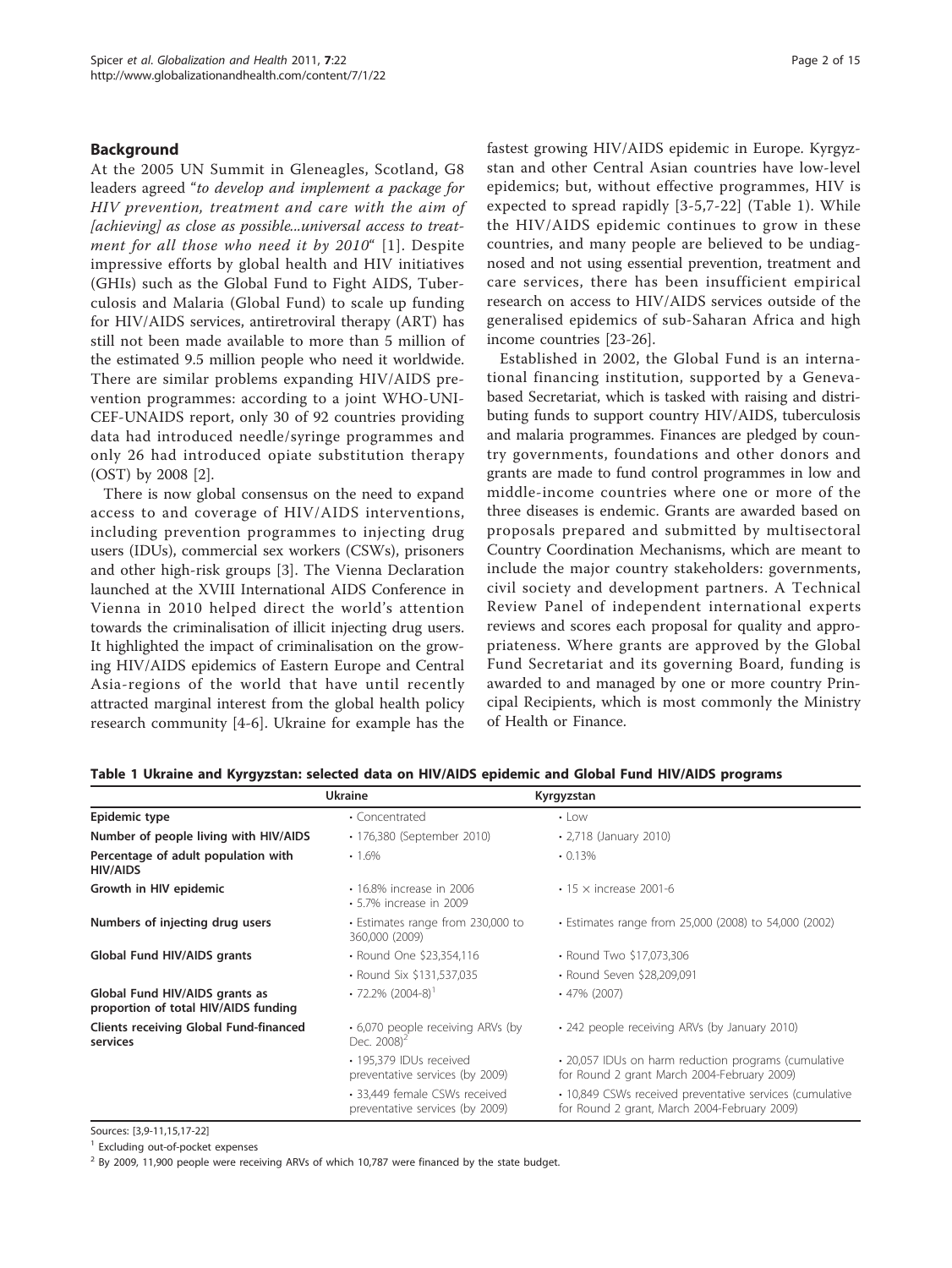By December 2010 the Global Fund had approved funding of US\$21.7B for more than 600 programmes in 150 countries [[27\]](#page-13-0). The Global Fund has provided substantial external resources for HIV/AIDS control to Eastern European and Central Asian countries, enabling increased population coverage of HIV/AIDS services [[11](#page-12-0)-[16\]](#page-13-0). In Ukraine and Kyrgyzstan, Global Fund resources represent a high proportion of total HIV/ AIDS financing and is reported to have funded the delivery of services to significant numbers of clients (Table [1\)](#page-1-0), although in both countries multiple donors have supported HIV/AIDS-related programmes including those focussing on IDUs. Global Fund programmes have funded both government and nongovernmental organisations to provide HIV/AIDS services in Ukraine and Kyrgyzstan. At the time of the survey, which was conducted in 2007 and 2008, government specialist AIDS Centres provided most HIV testing and treatment; government Narcology Centres provided OST for IDUs; and nongovernmental organisations (NGOs) provided preventive services including harm reduction (needle/ syringe exchange), condom distribution for sex workers, awareness-raising and social support programmes for IDUs. Some of these were delivered as outreach services, and some delivered from fixed sites [\[11](#page-12-0)[,12](#page-13-0)].

Nevertheless, despite increased funding, barriers to accessing services are substantial. In Ukraine only 32.9% of registered people living with HIV/AIDS (PLWHA) in 2007 had ever used HIV services (all types), the equivalent of 13.1% of the total estimated number of PLWHA [[17](#page-13-0)]. In Kyrgyzstan, despite extensive scale up, preventive programmes had yet to reach many IDUs. It is difficult to establish the total number of IDUs; estimates suggest there were at least 25,000 IDUs in 2008, and an estimated 20,057 had ever received at least one Global Fund-financed harm reduction intervention by 2008 (cumulative) suggesting individuals were not receiving these services routinely [[28\]](#page-13-0). Moreover, concerns have been expressed that in order to demonstrate rapid results in both countries, in response to funders' demand for performance-based funding, there has been a tendency to fund and implement programmes in easyto-reach groups and to target urban areas, rather than to allocate resources equitably to more marginalized groups and to those in rural and other regions that are difficult to access [[11-](#page-12-0)[16\]](#page-13-0), problems that are also reported more widely beyond these countries [\[29,30\]](#page-13-0).

In this paper, we report and discuss qualitative findings from a comparative study conducted in Ukraine and Kyrgyzstan in 2007 and 2008 that aimed to shed light on the effects of scale up of funding from the Global Fund on access to HIV/AIDS services. Our focus on Global Fund supported HIV/AIDS programmes rather than programmes tackling other blood-borne viruses reflects the mobilisation of significant new global resources directed at the scale-up of HIV/AIDS programmes, and an interest among funders, policy makers and practitioners on the effects of global funding on access to these services. Our work covers HIV/AIDS prevention services provided by NGOs that target IDUs: harm reduction (needle/syringe exchange), awarenessraising, and social support programmes (outreach services and those delivered from a fixed site). We also consider HIV testing, treatment and OST provided by government service providers for IDUs in both countries.

### Conceptualizing healthcare access and utilisation

Access can be defined as the 'degree of fit' between healthcare service provision and those in need of or receiving those services. Both supply and demand side factors impact on utilisation patterns, including: availability (the geographical distribution of healthcare resources relative to where populations live); affordability (the cost of healthcare relative to clients' ability to pay); and *acceptability* (the sociocultural distance between healthcare users and providers) [[31-33\]](#page-13-0). Some writers conceptualize healthcare access as being determined by multiple sets of factors or at multiple levels; for example, at individual and family levels, community and household levels, service delivery, health management, cross-sector policy, and environmental levels [[34-38\]](#page-13-0).

Much of the literature on access focuses on the availability and geographical distribution of health services [[39](#page-13-0)-[45](#page-13-0)]. Travel times and the availability of public and private transport and road networks impact on the distances populations can travel, as do populations' socioeconomic and demographic characteristics [\[39,44,45\]](#page-13-0). Economic and sociocultural factors also influence patterns of utilisation, as do features of healthcare delivery systems such as waiting times, opening hours, human resources, commodities and bureaucratic factors [\[39,44](#page-13-0)]. The economic costs of using healthcare include user fees, informally levied charges, transport costs, opportunity costs of other goods and services and the disruption of economic activities whilst seeking healthcare [[44](#page-13-0),[46-48\]](#page-13-0). Sociocultural factors include communities' knowledge of health and health services, education levels, and gender relations, which can result in disparities between women's and men's healthcare access. Local attitudes and etiological beliefs about health and illness also impact on healthcare seeking [[34,44,49](#page-13-0)-[51](#page-13-0)]. Other writers have pointed to the importance of understanding the complexity of healthcare access that arises from factors including: the long-term engagement of services for health; the social embeddedness of factors such as stigma, or lay referrals on patterns of service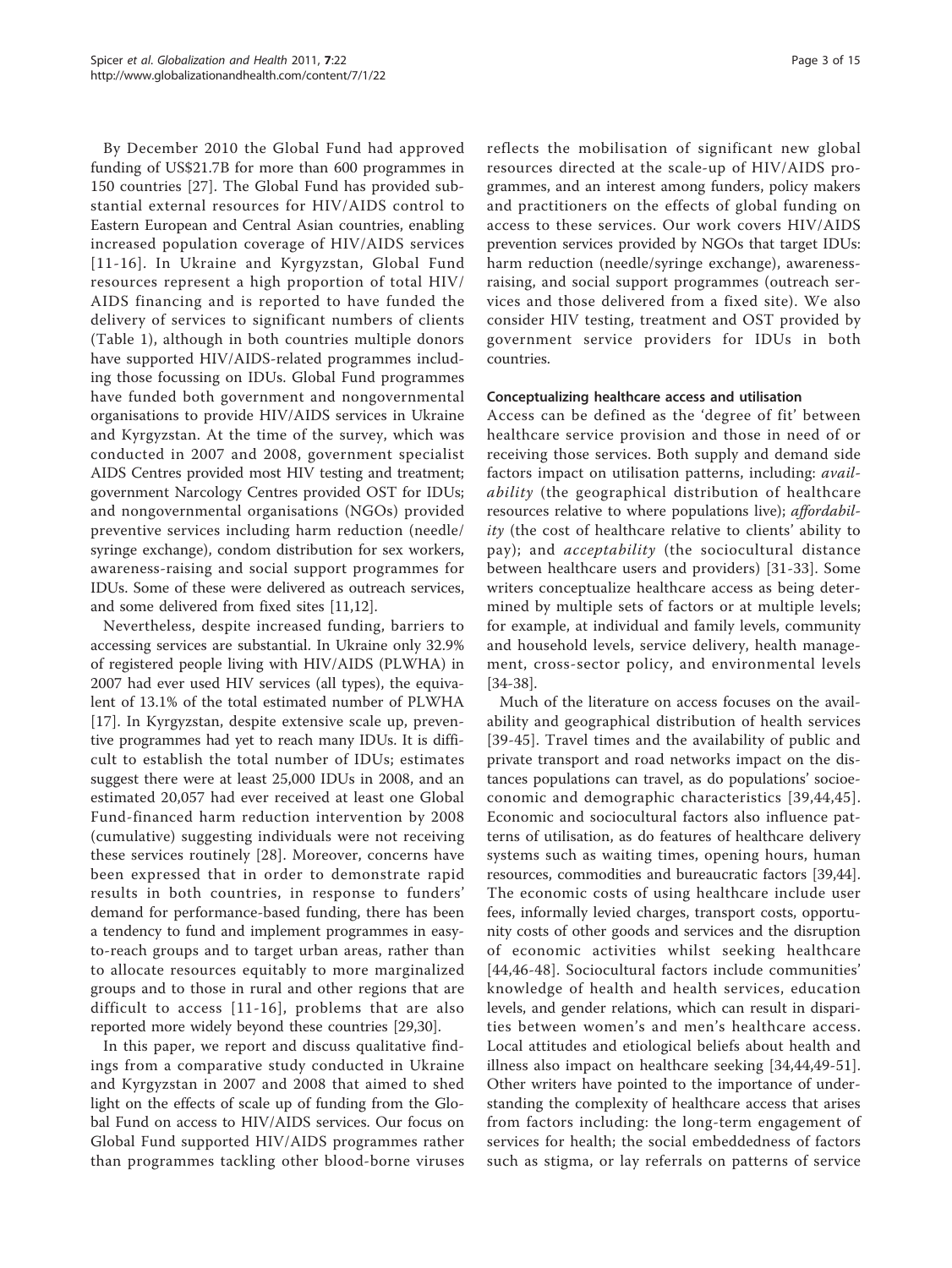use; the effects of the dynamic nature of interactions between providers and patients; and the importance of context in that an intervention that works in one setting may not work in others [\[52](#page-13-0)].

The majority of these studies of access have focused on healthcare generally rather than HIV/AIDS services specifically. The last decade has seen an increase in empirical research access to HIV/AIDS services, much of which has focused on the generalised epidemics of sub-Saharan Africa and high income countries [\[23](#page-13-0)-[26\]](#page-13-0). Studies in Eastern Europe and Central Asia on HIV/AIDS and HIV/ AIDS services have revealed some of the specific problems IDUs face, and how this impacts on the use of HIV/AIDS services. These include: repressive, prohibitionist drug policies linked to widespread police extortion and intimidation of IDUs and sex workers, stigma and discrimination, problems procuring and distributing harm reduction supplies that are frequently inappropriate or of poor quality, informal payments and other expenditure, compulsory registration and loss of confidentiality in service delivery settings [[53](#page-13-0)-[66](#page-13-0)]. However, in-depth analysis of how multiple barriers in combination impede access has been more limited. National level studies in Ukraine and Kyrgyzstan provide insights into patterns of use of HIV/AIDS services, although they have tended to focus more generally on the experiences of PLWHA, with some reference to IDUs [[4](#page-12-0),[5](#page-12-0),[7](#page-12-0),[8,](#page-12-0)[52](#page-13-0)-[56\]](#page-13-0).

The aim of our paper is to deepen existing knowledge on access to HIV/AIDS services. Based on fieldwork in Ukraine and Kyrgyzstan we provide an in-depth qualitative analysis of access to HIV/AIDS services by IDUs and former IDUs. Our contribution to the literature is to shed light on what are multiple, interrelated access barriers that IDUs face in attempting to use different types of government and NGO-run HIV/AIDS services including HIV prevention and treatment and drugs treatment. We identify and explore eight key sets of factors constraining access to Global Fund-financed HIV/ AIDS services based on the accounts of HIV/AIDS service clients, frontline providers and stakeholders in the field of HIV/AIDS:

- stigmatisation of HIV/AIDS and drugs use;
- criminalisation of drugs use;
- discriminatory practices among service providers;
- information and client knowledge relating to HIV/ AIDS and HIV/AIDS services;
- availability of commodities and human resources;
- economic barriers;
- geographical barriers;
- organisational barriers and bureaucratic constrains.

We also reflect on how different sets of factors mediate access to services provided by NGOs (needle/

syringe exchange, awareness-raising and social support programmes), and how these differ from governmentrun services (HIV testing, treatment and OST).

# **Methods**

The paper draws on data from structured and semistructured interviews conducted in Ukraine and Kyrgyzstan in 2007 and 2008 with frontline service providers, IDUs and former IDUs receiving Global Fund-supported services. The structured interviews incorporated a number of open-ended questions which we draw on in this analysis. Semi-structured interviews were also conducted with purposively sampled national and sub-national stakeholders consisting of key informants in the HIV/ AIDS-related field in 2007 and 2008: government and NGO HIV/AIDS service managers, national and regional government decision makers, international development partners and Global Fund country programme implementers. The overall numbers of structured or semistructured interviews conducted was as follows: clients receiving Global Fund-supported services (Ukraine n = 118, Kyrgyzstan  $n = 84$ ); service providers (Ukraine  $n =$ 138, Kyrgyzstan  $n = 58$ ; and national and subnational stakeholders (Ukraine  $n = 135$ , Kyrgyzstan  $n = 86$ ). The samples are detailed in Table 2. Clients and service providers were recruited from HIV/AIDS services supported by Global Fund HIV/AIDS grants delivered by 32 government providers (HIV testing and treatment and OST) and 64 NGOs (needle/syringe exchange, awareness-raising and social support programmes) operating in three contrasting settings selected in each country for fieldwork. In Ukraine these were the capital Kyiv,

#### Table 2 Study sample sizes

| <b>Ukraine</b> | Kyrgyzstan | <b>Total</b> |
|----------------|------------|--------------|
| 118            | 84         | 202          |
| 41             | 40         | 81           |
| 77             | 44         | 121          |
| 79             | 56         | 135          |
| 42             | 28         | 70           |
| 138            | 58         | 196          |
| 88             | 23         | 111          |
| 50             | 35         | 85           |
| 135            | 86         | 221          |
| 71             | 25         | 96           |
| 49             | 15         | 64           |
| 22             | 10         | 32           |
|                |            |              |

\*Needle/syringe exchange, awareness-raising and social support programmes some of which were delivered as outreach services, some delivered from a fixed site

\*\*HIV testing and treatment and OST

\*\*\*Government and NGO HIV/AIDS service managers, government decision makers, international development partners and Global Fund country programme implementers.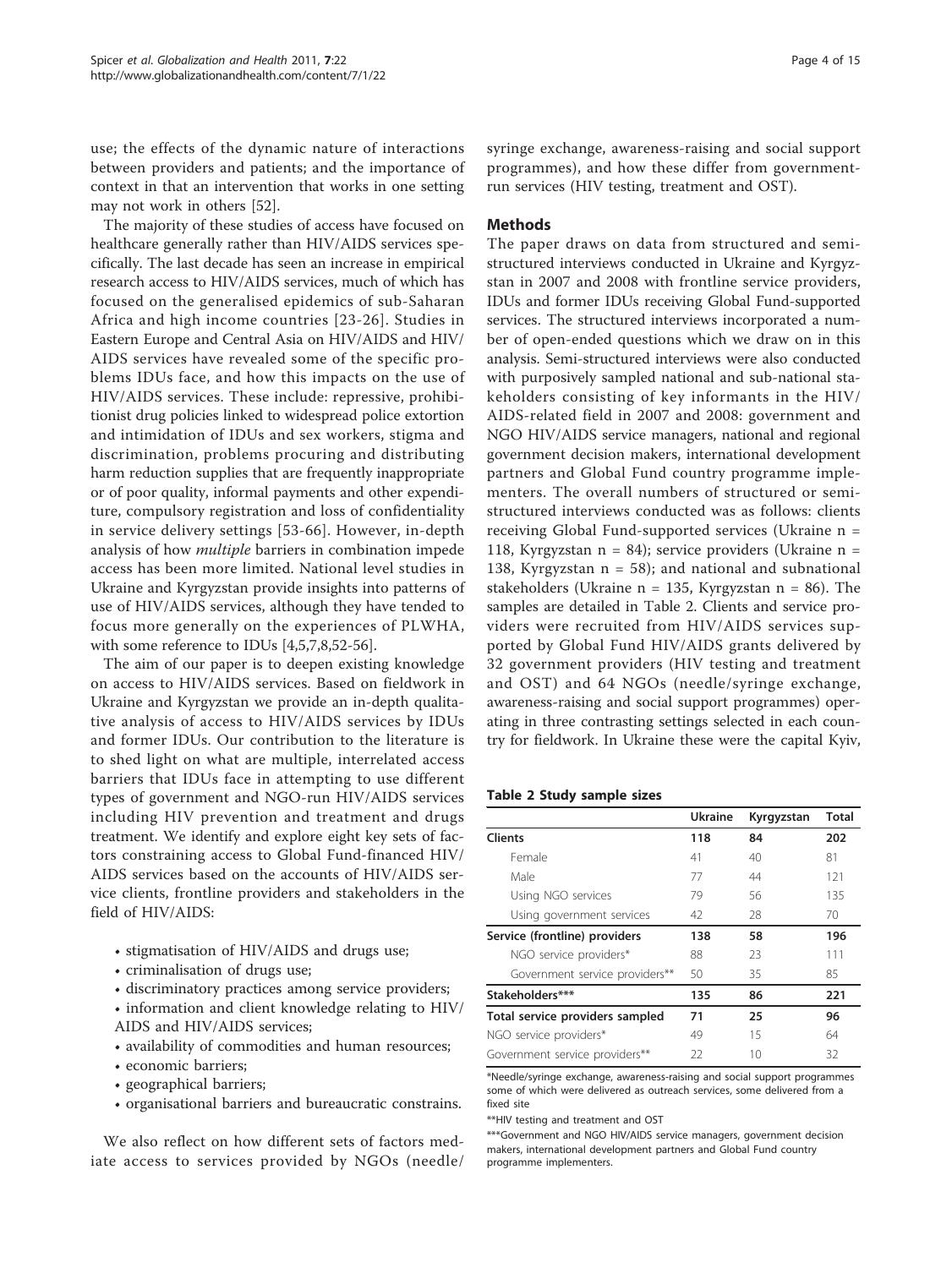Odessa (a high HIV prevalence city) and L'viv (a low HIV prevalence city). In Kyrgyzstan the study settings were the capital Bishkek, Osh and Jalalabad (high HIV prevalence cities) and Karakol (low HIV prevalence city). We interviewed at least one client and one service provider from each service sampled.

Interviews were conducted by national researchers in Ukrainian or Russian language in Ukraine, and in Kyrgyz or Russian in Kyrgyzstan, using survey instruments designed by the authors. These were piloted, and minor adaptations were made to reflect country contexts. All fieldwork was conducted by professional national researchers trained in undertaking qualitative data collection on potentially sensitive topics including HIV/ AIDS and illicit drug use. They were employed by research organisations that were independent of the HIV/AIDS services they engaged with. HIV/AIDS services included in the study-all of which were supported by Global Fund HIV/AIDS grants-were sampled purposively to enable NGO and government providers to be compared in each location. Clients of these selected services were randomly sampled. The eligibility criteria were: a) clients were currently using that particular service and b) that they had used the service for at least one month prior to the interview.

Client interviewees were recruited with the agreement of HIV/AIDS service providers who introduced potential interviewees to the researchers. The researchers described the study to the clients and elicited informed consent before proceeding to the interview. All interviews were conducted in private spaces to maintain anonymity and confidentiality which typically comprised of offices or consultation rooms within service provider premises. Staff or other clients were absent from client interviews. Individuals who might have been in need of but were not using HIV/AIDS services were not interviewed due to considerable difficulties engaging with those groups. Obstacles included locating and identifying IDUs who were circumspect about being approached by researchers unknown to them outside of HIV/AIDS service settings, since they believed this might jeopardise their anonymity thereby making them vulnerable to police arrest.

A number of data collection tools were used. The 2007 phase of the study employed client and service provider questionnaires comprising both structured questions (the results of which are reported elsewhere [[11](#page-12-0)-[16\]](#page-13-0)) and open-ended qualitative questions the results of which are presented here. Responses to the qualitative questions were written verbatim in field notes. Stakeholder interviews took the form of in-depth qualitative interviews which were recorded and transcribed, and translated by a professional translator. The 2008 stage of the study consisted of in-depth qualitative interviews with clients and stakeholders, which were recorded and transcribed, and translated by a professional translator. Service provider questionnaires consisted of both structured and open-ended qualitative questions; responses to the latter were recorded in field notes verbatim.

Clients were asked to comment on the specific HIV/ AIDS service they were using at the time of the interview; how and why they started to use the service; key access barriers and the effects of these problems on their ability to use the service effectively when they needed it. They were also invited to comment on the positive and negative features of the services; and ways the services could be improved. Service providers were asked to comment on the services they were delivering. Stakeholders were asked to comment on government and NGO-run services funded by the Global Fund and to reflect on the differences between services where possible. Both providers and stakeholders were asked to focus on their perceptions of the major barriers to access of Global Fund-supported HIV/AIDS services. While interviews did not reach saturation for all issues that emerged saturation was reached around the most important and commonly reported problems of HIV/ AIDS service access, on which this paper is based.

Qualitative data from client, service provider and stakeholder interviews provided rich, explanatory insights into the problems of accessing HIV/AIDS services. The aim was to develop a better understanding of the nature and complexity of factors that obstruct access rather than to measure the scale or extent of each problem. Hence, transcripts and field notes were analysed thematically and findings elicited to produce a comparative synthesis across the two countries [\[67](#page-13-0)]. An investigator triangulation approach was adopted: multiple researchers contributed to analysing the findings to reduce bias and enhance the internal validity of the synthesis. The synthesis involved a five-stage process: 1) Country data in the form of transcripts and field notes were coded and cross-checked by at least two investigators from each country team; 2) cross-country findings were systematically analysed by the lead analyst and major common themes identified; 3) summaries of the major cross-country themes were presented to country teams to confirm the interpretation; 4) the lead analyst deferred to the country teams in a small number of cases where the former's interpretation differed from that of the latter; 5) the paper was drafted by the lead analyst and reviewed by country teams to confirm the study findings were accurately and coherently presented.

Ethical approval for the study complying with the Helsinki Declaration was granted by the London School of Hygiene and Tropical Medicine (reference 5078) and by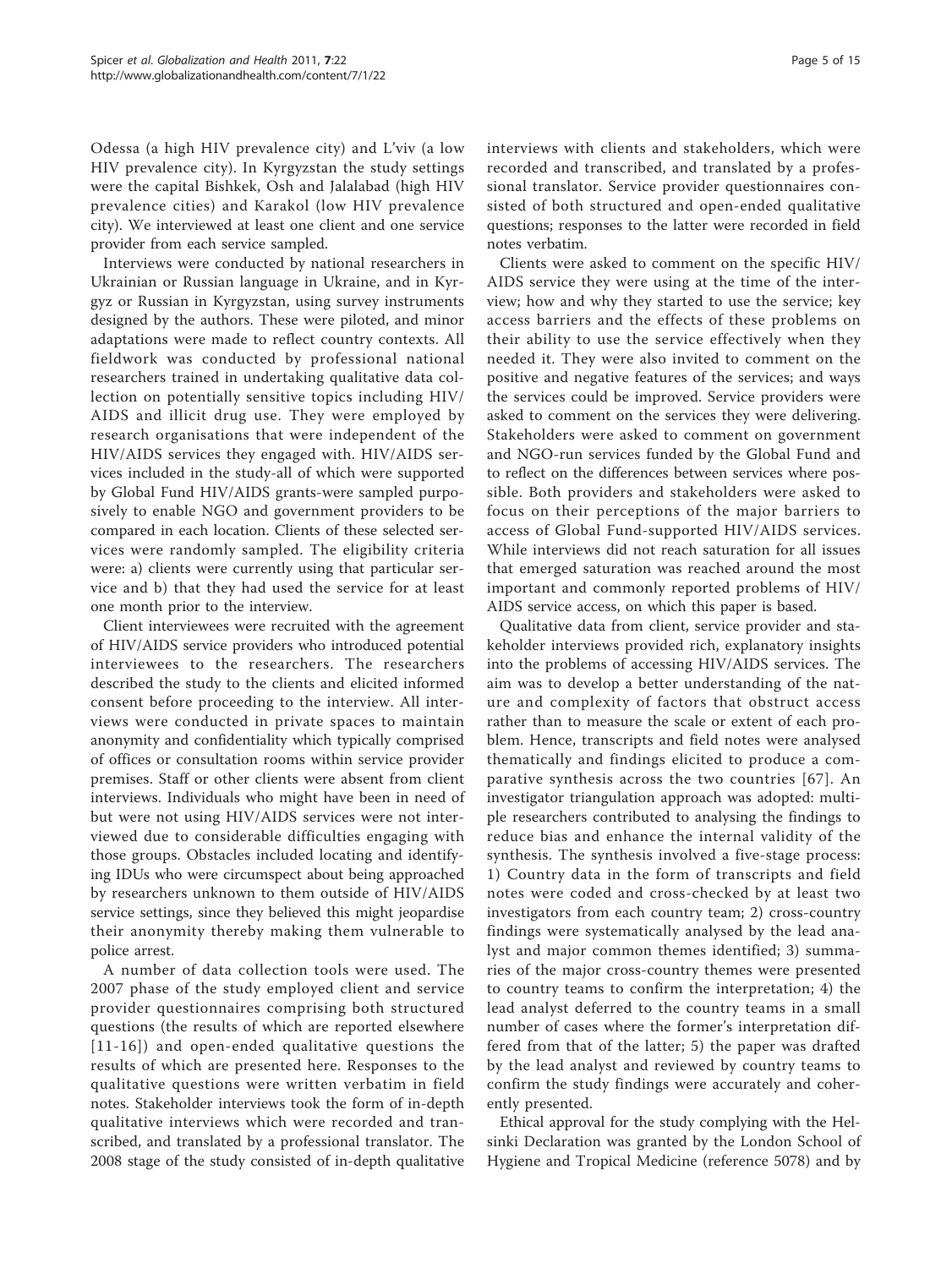relevant ethics committees in the countries where the studies took place, where such committees existed.

### Results

### Stigmatisation of HIV and drug use

Injecting drug users using HIV/AIDS services frequently reported that stigmatisation of people living with HIV and people engaged in drug use was an important barrier to using government HIV testing, treatment and OST services, and NGO preventative services in both Ukraine and Kyrgyzstan. Clients commonly reported that they were afraid to reveal their HIV-positive status, fearing a backlash from families/communities. Several clients in both countries described how they travelled substantial distances to use general clinics rather than nearby specialist government HIV/AIDS services, so as to protect their anonymity. They commented graphically on the ways stigmatisation by members of their communities and also their families, or fear of being stigmatised, had inhibited them from approaching HIV/AIDS services in the past. For example Ukrainian clients using a range of different NGO and government-run services experienced: '... fear of HIV status being made known and violation of confidentiality...', '... hostile attitude of the community...' and '... shame...' which reproduced a feeling of hopelessness: '... unwillingness to address drug use or change anything in my life'. A Ukrainian client using an NGO prevention service explained:

Once they find out that you are HIV-positive, they chase you away; they can even fire you from a job...If you are HIV infected, they consider you to be a leper, but the disease is not transmitted through social interaction, only through blood and sexually. But people are frightened. If you say that you have HIV, none will even talk to you. They will shun you and point fingers at you...I did not tell my family that I am sick.

The stigmatisation of drug use constituted a significant barrier to accessing NGO and government-run drugs services. For example, Kyrgyz clients indicated that many IDUs did not take up services from outreach workers in case these would reveal their drug dependence. A Kyrgyz client explained: 'If an outreach worker visits homes, a drug user hides his dependence from relatives and neighbours, he just refuses services of outreach workers'. Stigmatisation was often sufficient to deter clients from being seen in the vicinity of narcology centres because it would be assumed by an observer that such a person was a drug user. The views of government and nongovernmental stakeholders and service providers accorded with those of clients. For example, a Kyrgyz

government service provider working at a Narcology Centre explained:

...if a person comes to a Narcology dispensary, they register him/her and this will stigmatize them for their whole life. The city is small and this information is of course confidential. However, if a person was just seen in the territory of the Narcology dispensary, people conclude that he/she has a problem; he/ she is addicted or has some deviancy.

A Kyrgyz NGO drugs service manager suggested that while IDUs were encouraged to take HIV tests many were reluctant, fearing they would be identified as HIV positive, and that parents often prevented their children who they knew to be injecting drugs from seeking HIV testing: '...families want to hide their problems from society...'. The interviewee suggested that some people who had received a HIV positive test result had paid service providers to supply a negative result certificate. Kyrgyz clients, service providers and stakeholders explained that while intolerance of HIV/AIDS was widespread, younger people were increasingly open and knowledgeable about HIV/AIDS, drugs and sexual practices. Ukrainian stakeholders also pointed to regional and sociocultural variations in attitudes to HIV/AIDS and sexual practices, suggesting that Orthodox and Catholic Christianity, which was strong in L'viv and other parts of western Ukraine, acted as a substantial disincentive to people seeking HIV testing for fear of community sanctions.

High levels of stigma have also been reported elsewhere. A Centre for Support for Women study [[64](#page-13-0)] noted very negative attitudes to HIV/AIDS, CSWs, IDUs and MSM in Kyrgyzstan, although younger people were more tolerant than older people. The Ministry of Health of Ukraine [[65](#page-13-0)] reported high levels of intolerance towards PLWHA, including among people aged 15-24 years. Our findings were consistent with these studies and revealed the negative consequences for delivering both government and NGO-run HIV/AIDS services for IDUs in both countries.

### Criminalisation of drug use

Ukrainian and Kyrgyz clients, stakeholders at national and sub-national levels and NGO and government service providers widely agreed that the criminalisation of drug use and police practices relating to the implementation of drugs laws were substantial access barriers to HIV/AIDS services. Providers and clients in both countries indicated that criminalisation posed a particular problem for NGO-run harm reduction programmes, especially needle/syringe exchange services, since small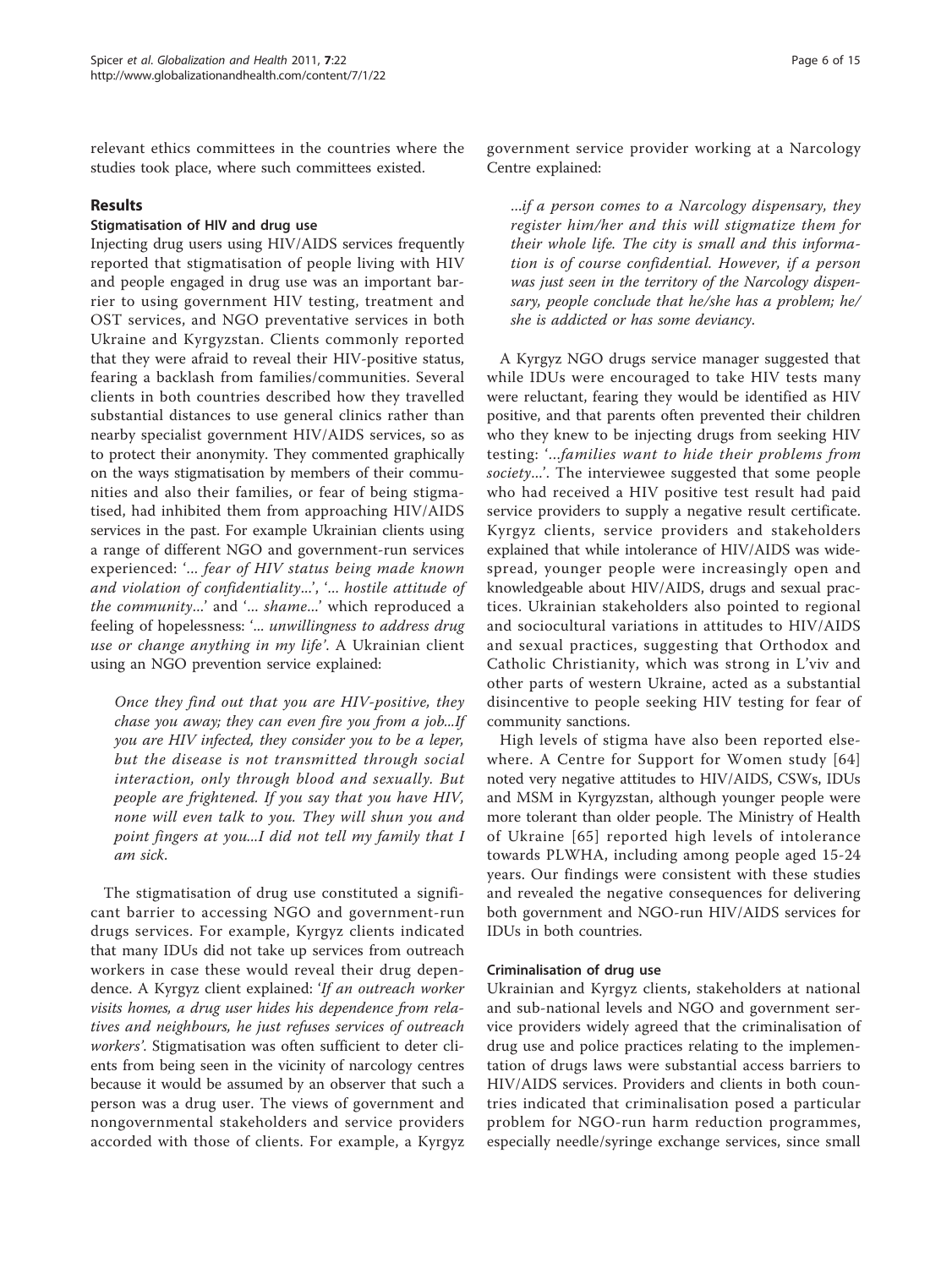traces of drugs in used syringes constitute illegal 'storage', although the problem was also reported as common for clients carrying used injecting equipment who approached and used government-run OST services and AIDS Centres.

In both countries clients, stakeholders and NGO and government service providers reported that police officers commonly arrested drug service clients, confiscated drugs and extracted bribes for possession. For clients of needle/syringe exchange services this constituted a major disincentive to using these services, resulting in sporadic rather than regular use and acted as a particular disincentive to returning used injecting equipment. Given the possibility of being criminalised for being in possession of used syringes, this was an understandable practice. Illustrating this widely reported problem a Kyrgyz client commented: '...it's risky to walk in the city with syringes...'. Although return of used equipment clearly represents best practice, many programmes concentrated on distribution rather than exchange because non-return of used equipment did not impact negatively on the performance figures required by the Global Fund, which did not use this as a performance indicator.

Service providers in both countries reported that the militia (police) also regularly apprehended outreach workers, many of whom were former drug users known to the authorities. An NGO needle/syringe exchange worker in Ukraine explained that outreach workers did not visit places according to a set pattern, to avoid militia harassment, but this made it difficult for clients to know where to access their services. Service providers, stakeholders and clients also reported that police often detained IDUs using OST services when they entered or left government premises, although the frequency had reduced. A Kyrgyz client of an NGO drugs service explained that the militia regularly examined his arms to check whether he had injected recently and if so demanded bribes. He sometimes travelled to the service by taxi, at considerable expense, to avoid being stopped. Clients of substitution therapy services were required to carry a certificate stating that their methadone had been supplied legally; however, often people did not have this documentation. Several Kyrgyz clients using a range of NGO and government services commented on these problems: 'We are sick and tired of police...they pick people, [take them] to detention centres without a hearing, they beat, accuse... murder...'; '...they "plant" heroin, accuse you of a crime. I was arrested last year...'; '...they start beating at once and force you into the car...'; '... there is an example when heroin was planted to one of the guys, and he was on methadone; finally he was imprisoned'.

IDUs using different government and NGO-run HIV/ AIDS services indicated that they had developed ways to reduce the chance of being harassed or arrested by the militia. A client using an AIDS Centre in Kyrgyzstan explained: '...a whistler is settled in the drop-in centre, he whistles [when he sees] police men...and nobody will visit this centre'.

Some HIV/AIDS control activities financed by the Global Fund and other donors in Ukraine and Kyrgyzstan aimed to address the problems stemming from the criminalisation of drugs use both at national and local levels. NGO advocacy programmes in both countries had fostered some changes in the implementation of drugs laws in many parts of the country: new guidelines had been introduced on how militia should deal with IDUs, and programmes were launched to inform clients about their legal rights. In an attempt to promote greater understanding and tolerance, a Kyrgyz NGO provided information for clinical staff, militia and policymakers including seminars on drugs, harm reduction and HIV/AIDS with the aim of promoting greater understanding and tolerance among service providers. Furthermore, stakeholders and service providers in both countries collected data from sex workers and disseminated their findings at police forums. The challenge, however, was persuading the Ministry of Interior which, as one Kyrgyz service provider noted, 'does not recognise the existence of the problem'.

Previous studies have suggested that stigmatisation of vulnerable groups and the criminalisation of drug use in the region exacerbated risky behaviour and increased vulnerability to police human rights abuses [[4,5](#page-12-0),[54,66](#page-13-0)]. A 2006 study in Ukraine, for example, revealed wide scale extortion of bribes, planting of drugs, and in some cases torture or rape of detainees and other human rights violations [\[54](#page-13-0)]. While recent legislative reform in Ukraine and Kyrgyzstan sought to protect these groups, in practice our findings suggest that criminalisation of drug use and police harassment remained substantial barriers to accessing essential HIV/AIDS services in 2007 and 2008, especially harm deduction services delivered by NGOs to IDU clients.

#### Discriminatory practices among service providers

The study revealed discriminatory practices among HIV/ AIDS service providers-especially government servicesto be an important barrier to their use. Ukrainian and Kyrgyz clients indicated that government staff were often less tolerant than those of nongovernmental staff, a finding also noted by a civil society perspective report from the Open Society Institute [[5](#page-12-0)]. IDU interviewees suggested that discriminatory practices of government staff of different types of HIV/AIDS services included unsympathetic attitudes to them and other vulnerable groups, the withholding of services and the demanding of informal charges. A low level of commitment and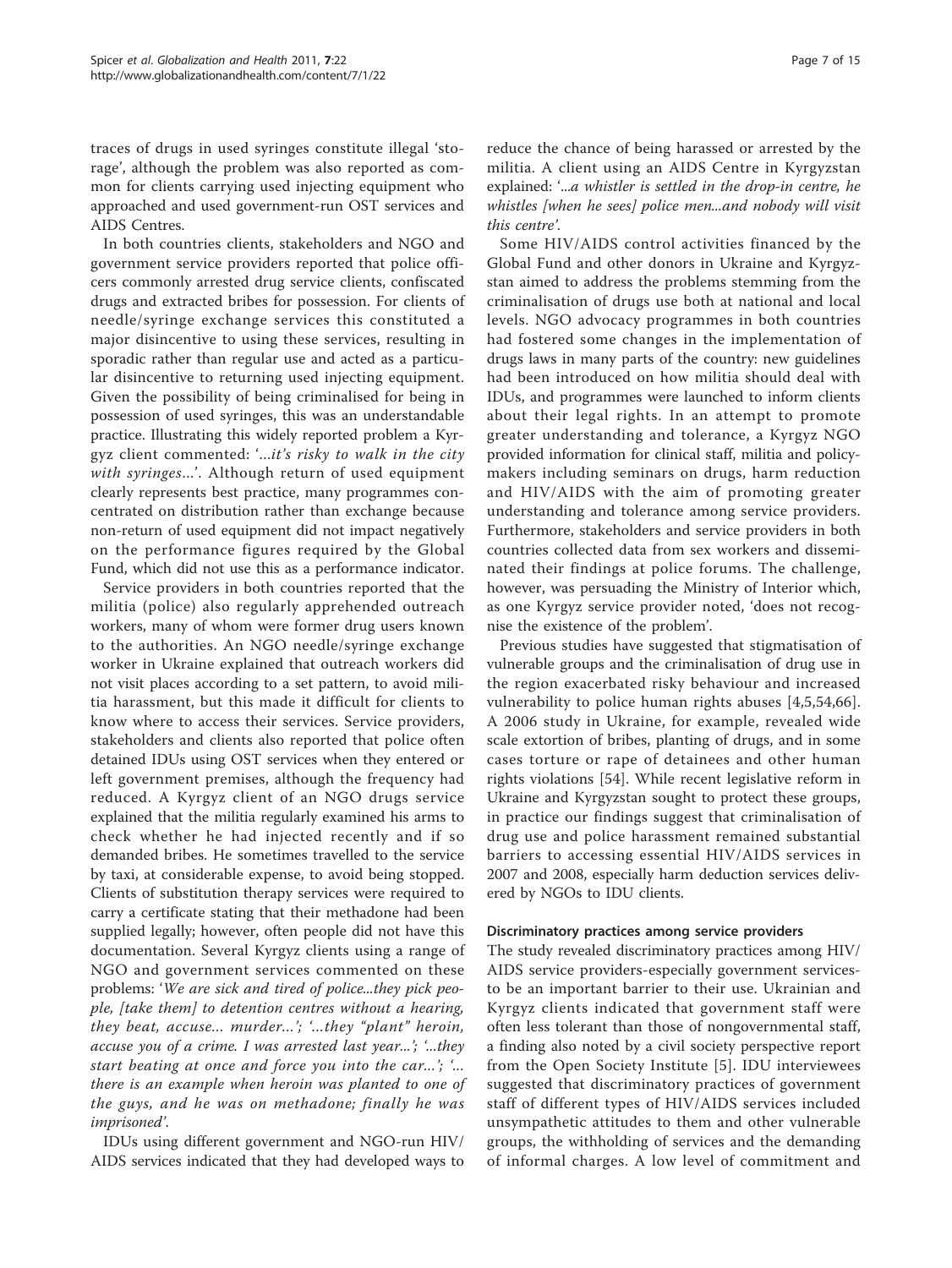willingness to work with vulnerable populations among staff of public healthcare providers was widely perceived by clients in Ukraine and Kyrgyzstan. Many said they were circumspect about using government HIV/AIDS services, fearing they would be identified to the authorities or treated with hostility by staff they described as rude, distant and lacking understanding.

Indeed, HIV-positive clients suggested this was indicative of experiences when using general state-run healthcare services. Some had been refused hospitalisation or, having learnt that they were HIV-positive, were discharged by health workers. Potential service users avoided approaching general medical services because they were usually required to show documents including medical cards stamped to show they were HIV-positive, and there was no guarantee of confidentiality. A Ukrainian client said: 'I am scared to go to a hospital, probably, someone would recognize me, here [at this HIV/ AIDS service] nobody knows me; I come here'. In Kyrgyzstan diversity of ethnic/language groups in some areas exacerbated the difficulties clients experienced in developing effective relationships with government staff. For example a stakeholder reported that in Jalalabad in southern Kyrgyzstan-a region that has a complex ethnic/linguistic mix of Kyrgyz, Russian, Uzbek and Kazakh speakers-government service providers were often unable to communicate with clients.

Clients commented that the acceptability of different NGO and government-run HIV/AIDS services could depend upon staff attitudes. NGOs were seen as being more accessible than government services in this respect. For example a Kyrgyz service provider suggested: '...first impression is very important for drug users; there should be such qualities as patience, tolerance'. Similarly Ukrainian clients said: 'Nongovernmental organisations are more tolerant...more flexible and are not bound by various norms' and: 'Here I feel safer than anywhere else...I do not feel any negative attitudes or prejudices against me. I was never refused help here'.

A Ukrainian NGO drugs worker explained that client numbers increased as trust was built over time and people became more aware of HIV/AIDS services that were tolerant. The interviewee knew most clients by name and emphasized the importance of talking to clients so as to learn where drugs were being sold, enabling the service to more effectively target interventions. Ukrainian and Kyrgyz clients said they valued the absence of bureaucracy in accessing different NGO services. A Ukrainian client described an '...informal and confiding atmosphere' and the way staff were attentive, sympathetic and non-discriminating. The maintenance of confidentiality was important since most IDUs tried to conceal their drug dependence. If users believed that an NGO or government-run HIV/AIDS would not respect their confidentiality, then they would be unlikely to return. Illustrating this point a Kyrgyz client said: 'I don't want to see this outreach worker again, and will never go there again. Why did she tell my mom that I take syringes?'.

Global Fund-supported Ukrainian and Kyrgyz NGO services targeting IDUs commonly recruited former IDUs as staff or volunteers, including former clients who were seen as having good knowledge of current clients' perspectives, thereby enabling them to build trust and provide move effective interventions. Ukrainian and Kyrgyz clients said they valued this 'peer-to-peer' principle. For example, a former client and volunteer in Ukraine explained: '...as a former injecting drug user and being HIV positive, with a wife and children, I don't want someone else to suffer...'. A Kyrgyz NGO manager said: "...their work is based on the "peer to peer" principle. So, these people know the problem from inside and it is easier for them to work, they understand more, deeper, better and they have more trust of the clients.

Nevertheless problems were reported: a high rate of staff turnover among NGO harm reduction outreachworkers existed, with many leaving after receiving training and experience for better paid or more secure positions. Some former IDUs had reverted to drug use through coming into regular contact with current users. NGO service providers in both countries reported that the problems of staff retention were also exacerbated by the uncertainties inherent in receiving regular tranches of Global Fund grants (discussed below).

# Information and client knowledge of HIV/AIDS and HIV/ AIDS services

Our study found that Ukrainian and Kyrgyz clients' access to HIV/AIDS government and NGO-run services was affected by their limited knowledge of risk factors, what HIV/AIDS services were available, and the eligibility criteria for accessing the available services. In Kyrgyzstan in particular the fact that it was possible to be tested for HIV/AIDS anonymously and free of charge was not widely known by potential clients. Kyrgyz stakeholders indicated that the level of knowledge about HIV/AIDS among the general population, particularly in rural areas, remained low.

Despite the introduction of information/educational programmes that had been supported by Global Fund HIV/AIDS programmes and other donors in Ukraine and Kyrgyzstan, clients, service providers and stakeholders agreed that many people remained unaware of the ways in which HIV was transmitted. In both countries Global Fund and other donor grants had been used to support some mass media health promotion, leaflets and other materials produced and distributed by sub-recipients, posters displayed in public spaces,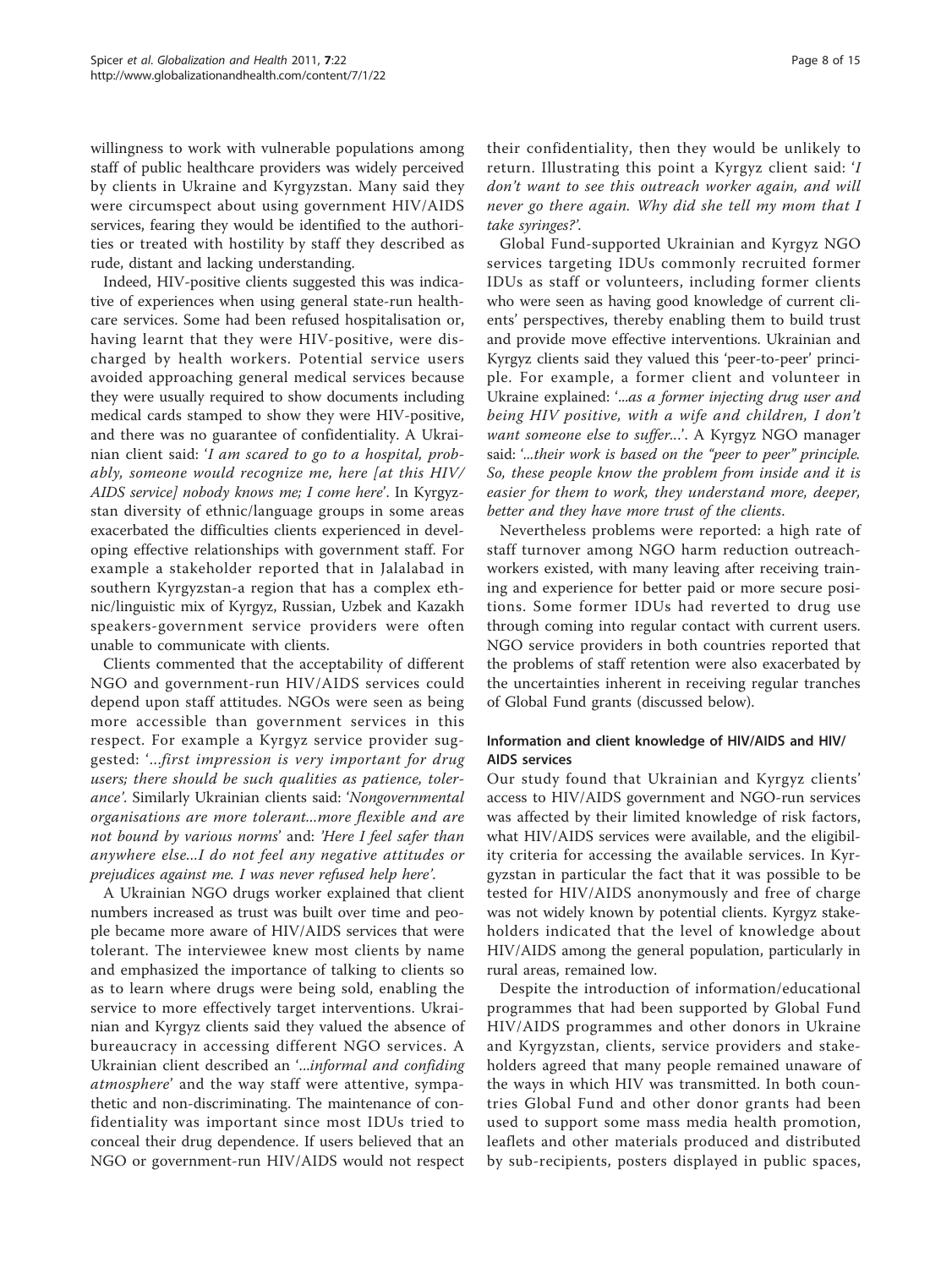and HIV/AIDS awareness lessons in some schools. In Ukraine during the 1990s media reporting of HIV/ AIDS had the effect of instilling fear in society rather than providing informative commentary [[5\]](#page-12-0) Interviewees' accounts suggested that little had changed. One Ukrainian client said:

... TV spots talk about danger, rather than about prevention; hence people start reacting to HIV with fear, and the whole situation is further aggravated. These spots should be modified somehow. Yes, this disease is frightening...[but] we need more explanatory information, and this information should be shared in a different manner.

Similar problems were noted as part of the Kyrgyz Global Fund programme. A manager of a Kyrgyz NGO commented:

The policy of prevention using fear was not right...We cultivated stigma ourselves, inspired fear...One ought to...use all resources, starting with mass media, so that people know about ways of transmission.

Kyrgyz clients, service providers and stakeholders were critical of Global Fund-supported HIV/AIDS information programmes. A Kyrgyz stakeholder, for example, explained that social marketing for HIV/ AIDS was ineffective since messages lacked cultural sensitivity outside the capital Bishkek. Often leaflets were too long, they used overly professional language, and films and posters depicted modern lifestyles and dress codes that challenged conservative views: '...some information videos are not acceptable for our population, they show naked bodies-too explicit...'. Hence, materials failed to reach and effectively engage marginalized groups. Another Kyrgyz stakeholder reported that providing women with information on HIV/AIDSrelated issues in rural Kyrgyz communities was particularly problematic.

Clients, service providers and stakeholders suggested that peer education and referrals were important means by which communities improved their knowledge of HIV/AIDS and government and NGO HIV/AIDS services: most Ukrainian and Kyrgyz clients said that they had learned about services they were using from their peers. Kyrgyz clients using drugs services emphasised the importance of networks of drug users in delivering messages to communities. In both countries many government and NGO providers promoted peer education and referrals as ways of extending coverage. Ukrainian clients indicated that their knowledge of HIV/AIDS had improved substantially since using different NGO harm reduction services.

#### Commodities and human resources

Our study suggests that shortages of medicines, commodities (including needles/syringes) and equipment (including laboratory equipment), and low quality and inappropriate commodities, were important barriers to clients receiving both government and NGO-run HIV/ AIDS services. The majority of stakeholders and government and NGO service providers suggested that, while Global Fund support had allowed services to expand significantly, shortages of commodities remained a critical barrier to delivery, with reports of NGOs in Ukraine having to borrow equipment to maintain coverage. In Kyrgyzstan, clients and some stakeholders criticised the inappropriateness of some supplies procured as part of the Global Fund programme, such as the size and bore of needles and syringes supplied to service providers, which did not correspond to clients' needs (for example 2 ml syringes were preferred, whereas 10 ml syringes were generally supplied). This reduced client demand for these commodities.

Discriminatory practices and limited transparency among services impacted on access to commodities among clients. In addition to the loss of Global Fundfinanced needles and syringes intended for free distribution through sale in markets, Ukrainian and Kyrgyz stakeholders also acknowledged that some government and nongovernmental organisations employed corrupt working practices, such as inaccurate record-keeping, to conceal poor levels of performance and misuse of commodities and other resources. They described an institutionalized lack of transparency among some government and NGO service providers in both countries, and underdeveloped monitoring and evaluation systems. Indeed, the monitoring and evaluation system employed by the Kyrgyz Global Fund Principal Implementing Unit (PIU) had limited means to verify activity levels reported by sub-recipients. There were infrequent or absent spot checks by PIU staff to check records, and limited ad hoc observations and client interviews. Stakeholders suggested that corruption was less widespread among Ukrainian HIV/AIDS services, although the practice of government health staff selling drugs such as painkillers and other supplies to drug dealers leading to shortages was still practiced.

A high proportion of Ukrainian clients perceived staff shortages as an important barrier to receiving both government and NGO HIV/AIDS services, and stakeholders in both countries indicated that low government salaries resulted in low levels of motivation, and exacerbated problems of staff retention, including international and rural-urban labour migration. Previous studies have also reported acute health worker shortages in Central Asia due to international labour migration [[4\]](#page-12-0). In both countries, the Global Fund HIV/AIDS grant funded only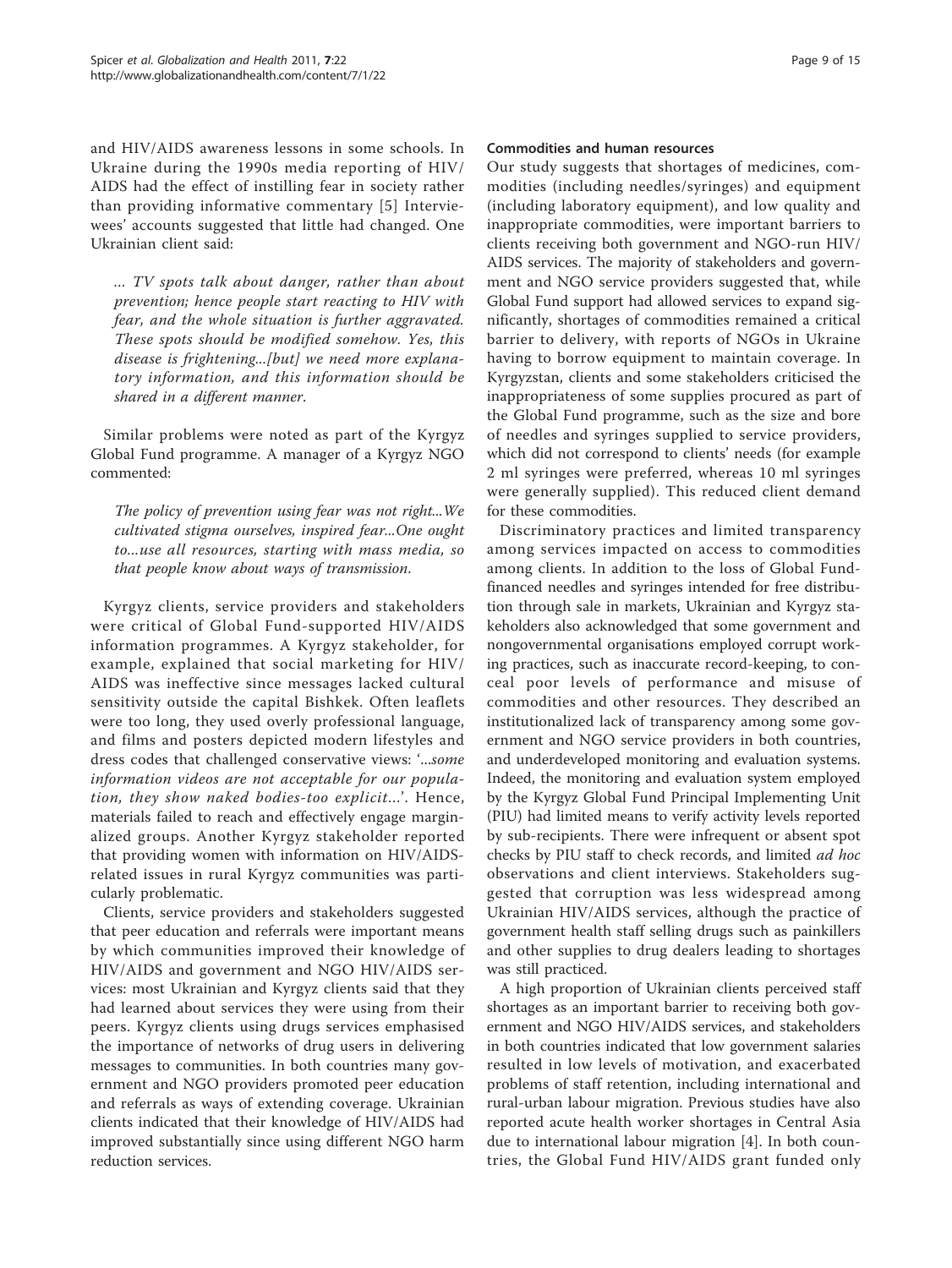NGOs to recruit new staff, since appointing new government staff would be considered a recurrent cost. Ukrainian stakeholders reported that some government staff had established NGOs to apply for Global Fund and other donor grants, enabling individuals to supplement their salaries.

Quantitative data collected as part of this study showed that while staff numbers among NGO HIV/ AIDS services had risen, they had remained static among government services [[13-16\]](#page-13-0). Stakeholders and government service providers pointed to limited financial incentives for government HIV/AIDS staff, whereas international organisations and NGOs typically paid higher salaries. In Ukraine some government health workers received supplements (including health insurance) from local government budgets. Kyrgyz government AIDS Centre staff received modest government funded salary supplements; other workers, including laboratory technicians working with blood samples, did not receive supplements.

Kyrgyz NGO service providers reported that Global Fund funding interruptions were frequently experienced by their organisations, that the problem was getting increasingly common, and that this had disrupted service delivery. In many cases this was caused by difficulties submitting quarterly monitoring reports by NGO sub-recipients on time. Most NGOs delivering needle/ syringe exchange services did not stop work when financing breaks occurred, and relied on unpaid volunteers to provide services. A number of NGOs continued to distribute syringes using their own channels, violating rules in doing so. However, long interruptions in 2007-2008 forced several organisations to suspend activities, and breaks in payment of salaries forced many NGO staff to seek employment elsewhere. One interviewee explained: 'They leave for another place of work or go to Russia. When a break is too long, they just don't come back. But, to recruit new people is the same as starting again'. These problems meant clients did not receive these services or were forced to rely on services funded by alternative donors to receive needles/syringes.

# Economic barriers

The economic transition in FSU countries in the last ten years has been traumatic. Studies have reported increased poverty and unemployment, weakened social welfare, increased domestic violence, alcoholism, intravenous drug use and sex work. These factors fuelled the HIV/AIDS epidemic and created severe financial shortfalls in the healthcare system, reducing coverage and increased out-of-pocket payments [[4](#page-12-0),[7,8\]](#page-12-0). Faced with socio-economic challenges of such magnitude, Global Fund and other donor-financed HIV/AIDS services have, unsurprisingly, struggled.

Whilst notionally free to users, Ukrainian and Kyrgyz clients interviewed suggested that they frequently made additional and/or informal payments to receive commodities from government HIV/AIDS services including medicines and surgical gloves which they found expensive. The costs of obtaining necessary official documents required by government services also constituted a substantial economic barrier to using these services. Such problems were not reported by Ukrainian and Kyrgyz clients as a significant problem in utilising NGO-run services. However, observations of transactions in the markets, which were conducted as part of the Kyrgyz study, revealed that Global Fund-financed needles/syringes intended for free distribution by NGO HIV/AIDS services and some government providers were very widely available for purchase. Many clients reported that service providers, both NGO and government employees, appeared to exercise considerable discretion over whether or not to give them resources-including needles/syringes. Clients were often uncertain whether or not staff sold commodities for personal profit, or if staff were attempting to extract informal payments for commodities.

# Geographical barriers

The study revealed that there were substantial variations in geographical accessibility to HIV/AIDS services in the two focus countries. Ukrainian and Kyrgyz clients and stakeholders agreed that the main problems of geographical accessibility stemmed from the uneven distribution of both government and NGO-run HIV/AIDS services. Notable was the limited services outside larger towns/cities, but also the uneven distribution within the larger cities where the study took place. While it was beyond the study's scope to systematically interview clients living outside larger towns/cities, qualitative data point to substantial local variations in geographical accessibility. For example, clients living outside Odessa and Osh explained that distance was a substantial barrier to using both government and NGO HIV/AIDS services, exacerbated by poor public transport. Government AIDS Centres were located on the edge of built up areas in Kyiv and Odessa, reflecting the stigmatisation of HIV/AIDS, and these were poorly served by public transport in Odessa. Stakeholders and service providers reported that within larger cities such as Kyiv, Odessa and Osh, the distribution of NGOs receiving Global Fund grants was uneven: most had a history of operating within specific neighbourhoods, building trust among a small local client base but leaving many areas badly served. Clients stated that they were sometimes disinclined to travel for free needles/syringes since buying them through local retailers was less expensive than travel costs.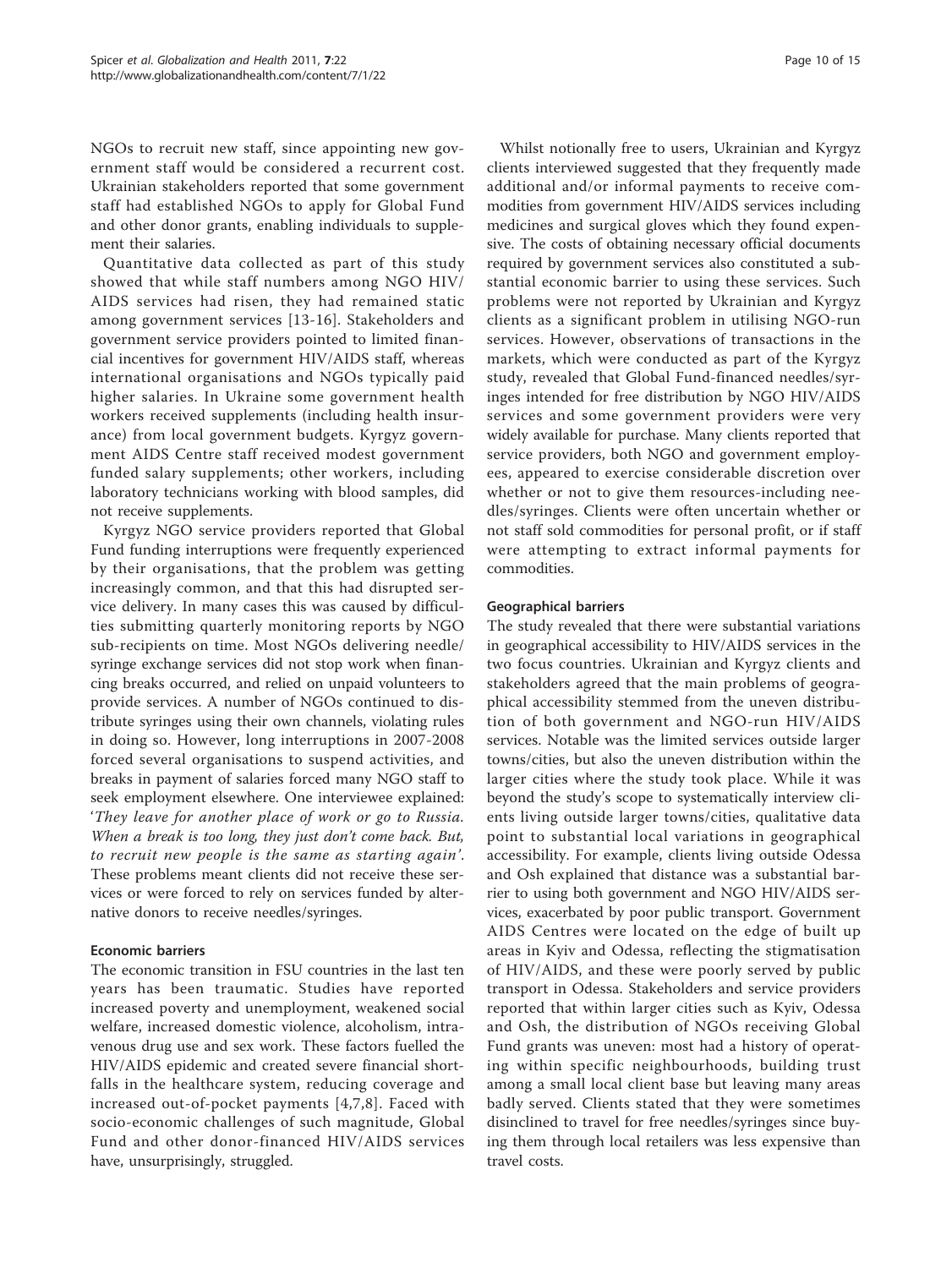To address some of these problems many Global Fund-supported Ukrainian and Kyrgyz NGOs supported by the Global Fund and other donors ran outreach health promotion and needle/syringe distribution services. Basic government HIV/AIDS services had also been extended to primary and secondary government healthcare outlets in both countries where services included blood sampling for sending to AIDS Centre laboratories for HIV testing, administering antiretroviral drugs; and in some cases distributing needles and syringes. Nevertheless, clients reported that problems remained: many said they preferred to receive care through specialist government or NGO HIV/AIDS services rather than at local government clinics as it was easier to conceal their HIV/AIDS status in the former.

### Organisational and bureaucratic barriers

Clients reported that they experienced substantial organisational and bureaucratic barriers to using government HIV/AIDS services in both focus countries. They often lacked information on procedures for using these services, which varied between different providers since there appeared to be substantial discretion among individual staff, making service use unpredictable. Ukrainian clients in particular described the procedure for accessing government HIV/AIDS and indeed other government health services as complex and bureaucratic, often resulting in unanticipated costs including travelling to several different healthcare outlets, unanticipated delays and difficulties making appointments. For example a Ukrainian client explained that she was refused care by a government HIV/AIDS service because she was registered as living in another region, and the procedure of obtaining new permanent registration was lengthy and complex.

Ukrainian clients had experienced various other problems. For example: '...in order to become a client of substitution therapy programs you need to have an HIVpositive status' (although this requirement has now been relaxed in Ukraine) and '...to go through rehabilitation for drug users for free, you've got to wait for 2-3 months because there is a waiting list'. While relatively few clients in both countries felt that problems of referral between services acted as a barrier and most Ukrainian and Kyrgyz clients said that they had been referred between NGO and government services, interviewees explained that client referrals were in practice inconsistently applied and frequently consisted of informal signposting rather than formalised referral across government and NGO providers.

# Discussion: responding to access barriers-lessons for policymakers

Previous research has shown how global HIV/AIDS initiatives, including the Global Fund, have contributed

to achieving international access goals by funding dramatic scale up of HIV/AIDS prevention, treatment and care services, encouraged political commitment to a highly stigmatized disease, improved linkages between government and NGO-run HIV/AIDS services, supported advocacy, and provided training [[68](#page-13-0)]. Attempts to assess the extent to which universal access has been achieved have focused on the existence and coverage of HIV/AIDS services [\[2,3](#page-12-0)]. Nevertheless, as our study suggests, major challenges obstruct ongoing efforts to achieve the goal of universal access, especially in countries where HIV infection and risk is concentrated in marginalised and often criminalised population groups.

While HIV/AIDS service scale-up has been significant in Ukraine and Kyrgyzstan, increased service availability has not always resulted in and does not equate with increased accessibility for the populations in need of these services. Our study confirms previous work examining problems faced by IDUs in Eastern Europe and Central Asia [\[53-66](#page-13-0)]. Those studies and ours'-in Ukraine and Kyrgyzstan-have demonstrated the extent to which stigma and discrimination, the criminalisation of drug use resulting in heavy-handed police practices, problems supplying appropriate and high quality commodities, informal payments and other expenditure and loss of confidentiality are major barriers to IDUs accessing HIV and AIDS services. Indeed, our data suggest that accessibility problems are likely to be more extensive than many of these earlier studies show because it is evident that multiple, complex, and interrelated barriers mediate, obstruct and deter HIV/AIDS service utilisation at the level of service delivery. These include: the interrelated problems of stigma and discrimination, compounded by poor levels of information about HIV/AIDS among 'risk' groups and society as a whole; the criminalisation of drugs use, which reproduces discriminatory practices among law enforcement officers and service providers; economic and geographical barriers exaggerated by stigma, discriminatory practices and factors impacting on the regular supply of commodities; and the multiple organisational and bureaucratic barriers that clients face when seeking preventive, harm-reduction and treatment services. A key message from this study is therefore that it is essential that debates surrounding universal access acknowledge that access is not simply determined by commodity delivery and service coverage, which represent the more easily measured performance indicators.

In this paper we explore the specific barriers to access experienced by IDUs using HIV/AIDS services in the counties in which the study was set. These differ substantially from experiences in high-income countries where laws relating to drug use tend to be less repressive, and in generalised HIV/AIDS epidemic settings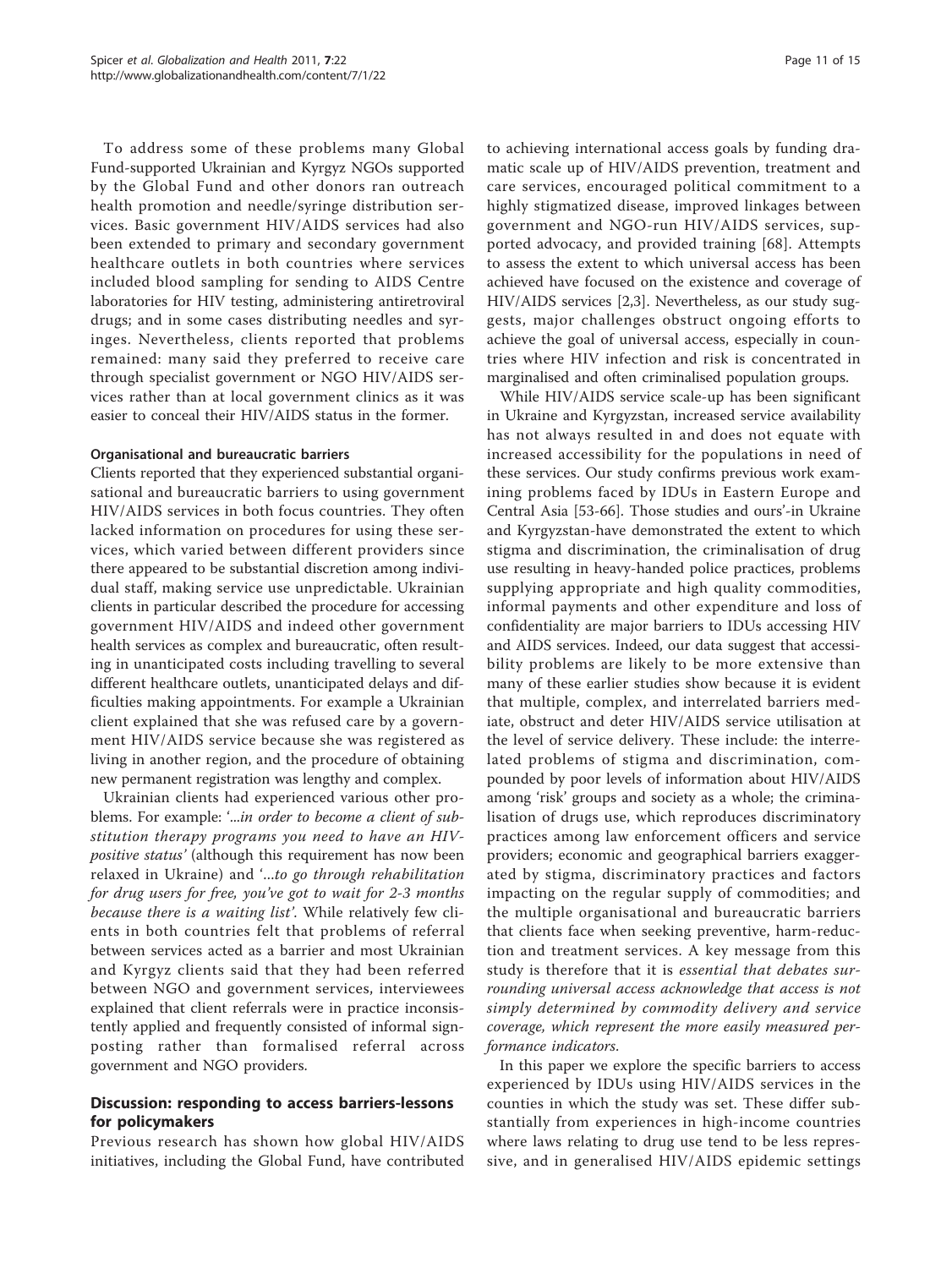where the main mode of HIV transmission tends not to be through injecting drug use [\[23](#page-13-0),[24,31-51](#page-13-0)]. Indeed, we argue that it is essential to understand country contexts rather than assume access problems are universal across different settings, disease areas, client groups and service provider types. Even in other countries where injecting drug use is the main driver of the HIV/AIDS epidemic there are important differences of context which make generalisations problematic. In Thailand, for example, the evolution of the government's stance towards IDUsfrom its 2003 'war on drugs' that drove IDUs underground and away from services, to its 2007 National AIDS Plan that pledged to promote and implement prevention and harm reduction services for all who needed them-has not been replicated in either Ukraine or Kyrgyzstan [\[69\]](#page-13-0). In Malaysia, where a similarly draconian stance towards drug use (and users) has mellowed slightly, common obstacles to access to those we identify were evident: punitive laws criminalizing behaviors; heavy-handed police responses; little attempt by government to educate communities. But religious (particularly Islamic) opposition to the concept of harm reduction proved particularly obstructive, a factor not identified as significant in our study [\[70\]](#page-14-0).

What our study shows is that the analytical frameworks currently being employed in studies of access to general healthcare are of limited utility for understanding the complex and specific access issues facing marginalised groups such as IDUs seeking HIV/AIDS services in countries with low/concentrated epidemics. For example, earlier access studies reviewed earlier in this paper [\[23](#page-13-0)-[26,31-52](#page-13-0)] have tended to focus on factors within the health sector that influenced or determined access, whereas our study shows that critical barriers to accessing HIV/AIDS services in Ukraine and Kyrgyzstan stem from *outside* the health sector. These include prohibitionist and punitive drug laws and their implementation, and the multiple stigmatisations-by officialdom, communities and even their families-of those with HIV/ AIDS and of those who used illicit drugs. HIV/AIDS programmes must acknowledge and address both health service-specific and external political and societal factors if they are to be effective.

In countries where the HIV/AIDS epidemic is fuelled by injecting drug use, legislation and policing practices have undermined the effectiveness of Global Fund HIV/ AIDS programmes. While attempts to reduce repressive police practices, some of which have been supported by the Global Fund, have made some progress, this remains a substantial problem highlighting the need for more sustained advocacy programmes at all levels, including training police officers to work more sensitively with IDUs. Ultimately, however, it is about political will. Hence, it is essential firstly to promote more effective engagement between government ministries including health, education and the interior in multi-sectoral decision making processes; and secondly to support sustained, coherent social marketing programmes aimed at reducing stigmatisation of high-risk behaviours and HIV/AIDS within society as a whole. If new funding opportunities are not used to tackle these structural and systemic drivers of the HIV epidemic, the scale of the epidemic will outstrip these countries' capacity to control it.

Another limitation of previous access studies [[23](#page-13-0)-[26,31](#page-13-0)-[51\]](#page-13-0) and studies of HIV/AIDS in the FSU region [[4,5,7,8](#page-12-0),[53-66](#page-13-0)] is that they tend to focus on government healthcare while rarely acknowledging the nongovernment sector. Our study suggests that some access problems are commonly experienced in using both NGO and government-run services including stigmatisation, limited organisational transparency, low awareness of clients about available HIV/AIDS services, and economic and geographical barriers. However, other barriers to accessing government HIV/AIDS services are different to those experienced in accessing NGO services. In part this observation reflects the fact that NGOs and government providers deliver different types of services. For example needle/syringe exchange programmes-the domain of NGOs-are particularly vulnerable to police arrests and harassment. There are also critical differences in the approaches NGOs and government providers take to delivering services. The findings in our study show that NGOs are more innovative and progressive in embracing informal, non-bureaucratic approaches and non-discriminatory practices such as the recruitment of former clients as service providers. Thereby they engender tolerance, trust, the maintenance of confidentiality, and the ability to hear and understand clients' needs.

This study had a number of methodological limitations: firstly, individuals not using HIV/AIDS services were not interviewed due to considerable difficulties engaging with those groups, which constituted a sampling bias. Secondly, because sampling was limited to urban areas in the two countries, the perceptions of clients and service providers in other cities and smaller towns and rural areas were not collected. Indeed, it is a reasonable assumption that the problems of accessibility outside large cities would be greater to those experienced within them. Thirdly while our data suggest that there are some regional differences, for example particular problems experienced in Western Ukraine and Southern Kyrgyzstan and geographical variations with cities, the study did not systematically explore differences between different regions of the two focus countries. Fourthly, this study reports findings based on data collection carried out in 2007 and 2008: it therefore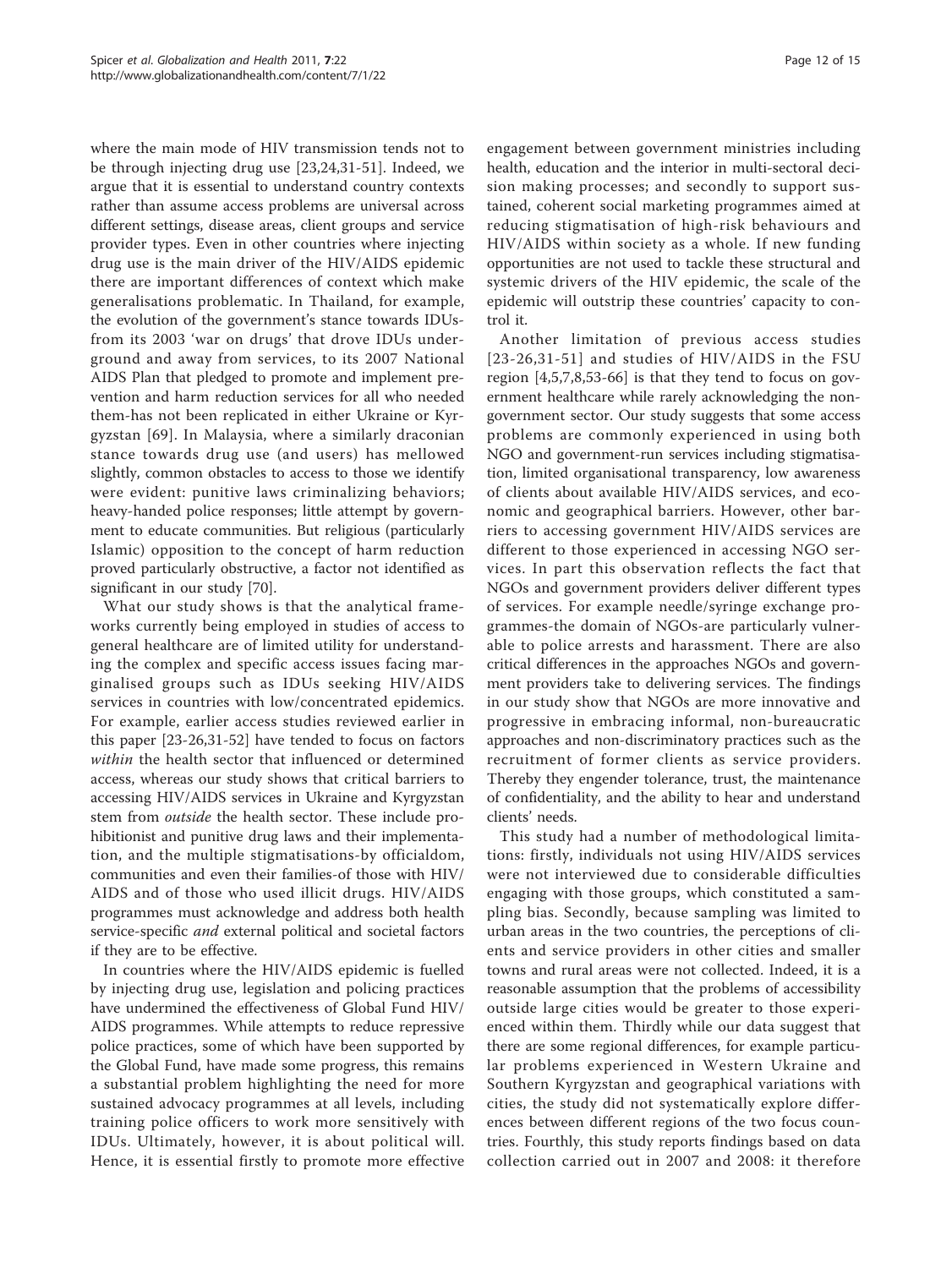<span id="page-12-0"></span>represents a snapshot in time in a changing policy environment in the two focus countries. Finally, while the data suggest that a similar range of access barriers are experienced in both focus countries, one should not generalise the conclusions of this study beyond Ukraine and Kyrgyzstan.

### Conclusions

If internationally agreed targets are designed to spur action, then the goal of universal access to treatment by 2010 has been moderately successful. Since 2005, scale up of additional funding from global health and HIV initiatives such as the Global Fund has made HIV/AIDS treatment and prevention available to many more people. However, as our study shows, availability of services does not equate with accessibility of services. This is a serious limitation in the policy response to HIV/AIDS services that requires immediate attention.

Our analysis shows that in at least two countries from the FSU region there are clear barriers to access facing the most vulnerable members of society. New global initiatives, such as the Global Fund, have created an opportunity for governments and NGOs to acknowledge, and respond to the rapidly growing HIV epidemic. However, HIV/AIDS remains highly stigmatised in these two countries from the FSU region, with clients reporting stigma and discrimination from families, law enforcement agencies, and notably from providers of some government health services.

Our study has contributed to the literature on HIV/ AIDS in the FSU region [4,5,7,8[,53-56\]](#page-13-0) by providing a better understanding of what are multiple, complex barriers to accessing HIV/AIDS services in two countries in a region where limited evidence exists to date on the implementation of large-scale HIV/AIDS programmes. Conventional conceptualisations of healthcare access [[23](#page-13-0)-[26,31](#page-13-0)-[51](#page-13-0)] need to be adapted to country contexts and, importantly, to HIV/AIDS and other disease-specific interventions if they are to be useful. Barriers to accessing general healthcare are different to those experienced accessing HIV/AIDS services, and barriers to accessing government HIV/AIDS services are different to those accessing NGO services. Indeed, there are differences between specific types of services delivered by both government and NGO providers. It is also important to recognise that in the case of HIV/AIDS, non-health system barriers are significant, including prohibitionist drugs laws and their implementation, and the multiple stigmatisations of HIV/AIDS and illicit drugs use.

While this study has started to build an understanding of the problems of accessing HIV/AIDS services in two FSU countries further research is required in order to deepen our knowledge of these problems and to help

inform the development of future HIV/AIDS programmes. Large scale quantitative client surveys would be valuable in order to assess the scale of different access problems, while further qualitative research could help to better understand the health systems and structural drivers of the access problems experienced at the service delivery level. Studies are needed to explore the perspectives of people not using services, to compare problems of HIV/AIDS service access in urban and rural areas and between different regions of the two countries, and to compare the experience of Ukraine and Kyrgyzstan to those of other countries of the FSU region.

#### Acknowledgements

The study was funded by the Open Society Institute. Thanks go to field researchers in Ukraine and Kyrgyzstan and to the study participants.

#### Author details

<sup>1</sup> Faculty of Public Health and Policy, London School of Hygiene and Tropical Medicine, Keppel Street, London, WC1E 7HT, UK. <sup>2</sup>School of Social Work Kyiv-Mohyla Academy, 2 Skovorody Vul, Kyiv, 04070, Ukraine. <sup>3</sup>Department of Epidemiology and Public Health, Royal College of Surgeons in Ireland, 123 St Stephens Green, Dublin 2, Ireland. <sup>4</sup> Health Policy Analysis Center, Togolok Moldo 1, Bishkek, 720040, Kyrgyz Republic.

#### Authors' contributions

NS led on drafting this article. NS, DB, RB, GM and TS all participated in the conception, design and execution of the study and analysis and interpretation of data. AH contributed substantially to the analysis and interpretation of data. All authors participated in manuscript writing and have read and approved the final manuscript.

#### Competing interests

The authors declare that they have no competing interests.

Received: 30 March 2011 Accepted: 13 July 2011 Published: 13 July 2011

#### References

- 1. The Gleneagles Communiqué: Gleneagles Declaration and Plan of Action: Climate Change, Clean Energy and Sustainable Development. Paragraph 18(d), Gleneagles 2005 [\[http://www.unglobalcompact.org/docs/](http://www.unglobalcompact.org/docs/about_the_gc/government_support/PostG8_Gleneagles_Communique.pdf) [about\\_the\\_gc/government\\_support/PostG8\\_Gleneagles\\_Communique.pdf\]](http://www.unglobalcompact.org/docs/about_the_gc/government_support/PostG8_Gleneagles_Communique.pdf), [accessed 05/07/2011].
- 2. WHO/UNAIDS/UNICEF: Towards Universal Access: Scaling Up Priority HIV/AIDS Interventions in the Health Sector Progress Report Geneva; 2009.
- 3. Global HIV Prevention Working Group: Bringing HIV Prevention to Scale: An Urgent Global Priority 2007.
- 4. Mournier S, McKee M, Atun R, Coker R: HIV/AIDS in Central Asia. HIV/AIDS in Russian and Eurasia New York: Palgrave Twigg J; 2006.
- 5. Open Society Institute: HIV/AIDS Policy in Ukraine: A Civil Society Perspective New York: OSI; 2007.
- 6. Vienna Declaration: 2010 [[http://www.viennadeclaration.com/\]](http://www.viennadeclaration.com/).
- Godinho J, Renton A, Vinogradov V, Novotny T, River M: Reversing the Tide: Priorities for HIV/AIDS Prevention in Central Asia World Bank Working Paper Washington DC: World Bank; 2005.
- 8. Drew R, Purvis G: Strengthening Health Systems to Improve HIV/AIDS Programmes in the Europe and Eurasia Region Using Global Fund Resources Washington: USAID; 2006.
- Ukrainian National Aids Centre: 2010.
- 10. Kyrgyz Republican AIDS Centre: 2007.
- 11. Murzalieva G, Kojokeev K, Samiev A, Aleshkina J, Kartanbaeva N, Botoeva G, Ablezova M, Jakab M: Tracking Global HIV/AIDS Initiatives and the Impact on the health System: the Experience of the Kyrgyz Republic Bishkek: Centre for Health System Development; 2007.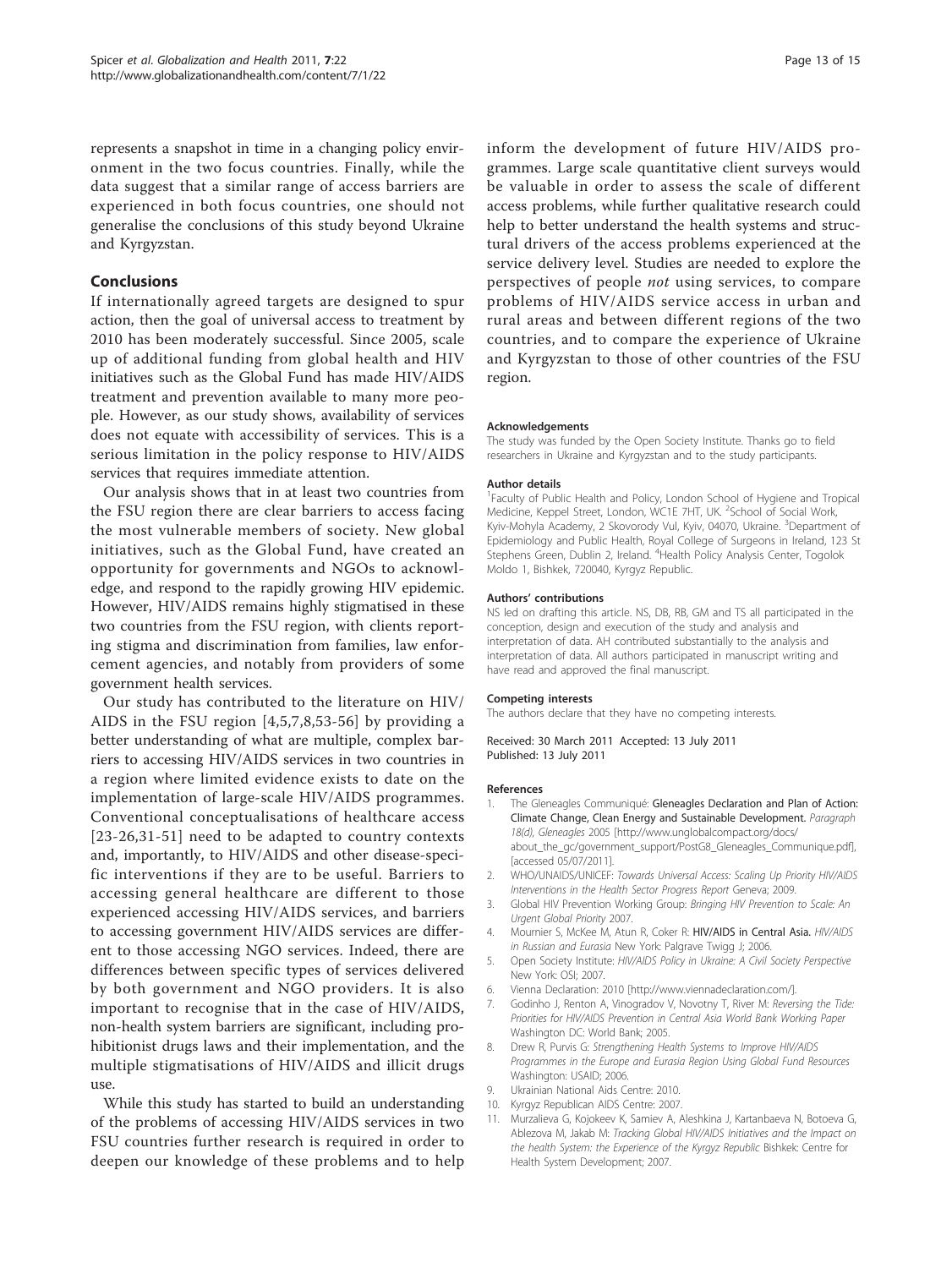- <span id="page-13-0"></span>12. Semigina T, Griga I, Bogdan D, Pavlenko P, Bondar V, Nechiporenko L: Tracking Global HIV/AIDS Initiatives and their Impact on Health Systems in Ukraine: Context Report Kyiv: Kyiv Mohyla Academy; 2007.
- 13. Murzalieva G, Kojokeev K, Samiev A, Aleshkina J, Kartonbaeva N, Botoeva G, Ablezova M, Jakab M: Tracking Global HIV/AIDS Initiatives and their Impact on the Health System: the Experience of the Kyrgyz Republic Interim Report Bishkek: Centre for Health System Development; 2008.
- 14. Semigina T, Griga I, Bogdan D, Schevchenko I, Bondar V, Fuks K, Spicer N: Tracking Global HIV/AIDS Initiatives and their impact on Health Systems in Ukraine: Interim Report Kyiv: Kyiv Mohyla Academy; 2008.
- 15. Murzalieva G, Aleshkina J, Temirov A, Samiev A, Kartanbaeva N, Spicer N: Tracking Global HIV/AIDS Initiatives and their Impact on the Health System: the Experience of the Kyrgyz Republic Final Report Bishkek and London: Centre for Health System Development, Kyrgyzstan and London School of Hygiene and Tropical Medicine; 2009.
- Semigina T: Tracking Global HIV/AIDS Initiatives and their Impact on the Health System in Ukraine Kyiv: Kyiv Mohyla Academy; 2009.
- 17. International HIV/AIDS Alliance in Ukraine: Annual Report 2008.
- 18. International HIV/AIDS Alliance in Ukraine: Civil Society Leads National Response: Final Report Overcoming the HIV/AIDS Epidemic in Ukraine Funded by the Global Fund (2004-2009); 2009.
- 19. Global Fund Principal Implementing Unit in Kyrgyzstan. 2010.
- 20. Ministry of Health of Ukraine: 2009.
- 21. Global Fund grant portfolio. [[http://portfolio.theglobalfund.org/en/Region/](http://portfolio.theglobalfund.org/en/Region/Index/EECA) [Index/EECA](http://portfolio.theglobalfund.org/en/Region/Index/EECA)], [accessed 05/07/11].
- 22. Kyiv International Institute of Sociology 2009. Estimation of the Size of Populations Most-at-Risk for HIV Infection in Ukraine in 2009 .
- 23. Andersen R, Bozzette S, Shapro M, St. Clair P, Morton S, Crystal S, Goldman D, Wenger N, Gifford A, Leibowitz A, Asch S, Berry S, Nakazono T, Heslin K, Cunningham W, HCSUS Consortium: [Access of vulnerable group](http://www.ncbi.nlm.nih.gov/pubmed/10857469?dopt=Abstract) [to antiretroviral therapy among persons in care for HIV disease in the](http://www.ncbi.nlm.nih.gov/pubmed/10857469?dopt=Abstract) [United States.](http://www.ncbi.nlm.nih.gov/pubmed/10857469?dopt=Abstract) Health Services Research 2000, 35(2):389-416.
- 24. Knowlton A, Hoover D, Chung S, Celentano D, Vlahov D, Latkin C: [Access](http://www.ncbi.nlm.nih.gov/pubmed/11470341?dopt=Abstract) [to medical care and service utilization among injection drug users with](http://www.ncbi.nlm.nih.gov/pubmed/11470341?dopt=Abstract) [HIV/AIDS.](http://www.ncbi.nlm.nih.gov/pubmed/11470341?dopt=Abstract) Drug and Alcohol Dependence 2001, 64(2001):55-62.
- 25. Balabanova D, McKee M, Powerleau J, Rose R, Haerpfer : [Health service](http://www.ncbi.nlm.nih.gov/pubmed/15544638?dopt=Abstract) [utilization in the former Soviet Union: evidence from eight countries.](http://www.ncbi.nlm.nih.gov/pubmed/15544638?dopt=Abstract) Health Services Research 2004, 39(6):1927-1948.
- 26. Eze S: Issues in Access to Antiretroviral Drugs in sub-Saharan Africa London: London School of Hygiene and Tropical Medicine; 2009.
- 27. Global Fund. 2011 [\[http://www.theglobalfund.org/en/\]](http://www.theglobalfund.org/en/).
- 28. Kyrgyz Republican AIDS Centre: 2008.
- 29. McKinsey and Company: Global Health Partnerships: Assessing Country Consequences Bill and Melinda Gates Foundation; 2005.
- 30. Brugha R: [The Global Fund at three years: flying in crowded air space.](http://www.ncbi.nlm.nih.gov/pubmed/15960700?dopt=Abstract) Tropical Medicine and International Health 2005, 10(7):623-626.
- 31. Donabedian A: Aspects of Medical Care Administration. Cambridge, MA: Harvard University Press; 1973.
- 32. Penchansky R, Thomas W: The concept of access. Medical Care 1981, , 19: 127-140.
- 33. Gilson L, Schneider H: Understanding health service access: concepts and experience. Global Forum Update on Research for Health 2007, , 4: 28-32.
- 34. Puentas-Markides C: [Women and access to health care.](http://www.ncbi.nlm.nih.gov/pubmed/1519115?dopt=Abstract) Social Science and Medicine 1992, 35(4):613-7.
- 35. Hanson K, Ranson K, Oliveira-Cruz V, Mills A: Expanding access to priority health interventions: a framework for understanding the constraints to scaling up. Journal of International Development 2003, , 15: 1-14.
- 36. Aday L, Andersen R, Flemming G: Health Care in the US: Equitable for Whom? Beverly Hills, CA: Sage; 1980.
- 37. Dutton D: [Financial, organizational and professional factors affecting](http://www.ncbi.nlm.nih.gov/pubmed/3775454?dopt=Abstract) [health care utilization.](http://www.ncbi.nlm.nih.gov/pubmed/3775454?dopt=Abstract) Social Science and Medicine 1986, 23(7):721-35.
- 38. Mechanic D: [Sociological dimensions of illness behaviour.](http://www.ncbi.nlm.nih.gov/pubmed/8545675?dopt=Abstract) Social Science and Medicine 1995, 41(9):1207-16.
- 39. Curtis S, Taket A: Health and Societies: Changing Perspectives London: Arnold; 1996.
- 40. Akhtar R, Izhar N: Spatial inequalities and historical evolution in health provision: Indian and Zambian examples. Health and Development London: Routledge Phillips D, Verhasselt V; 1994, 216-233.
- 41. Hunter J, Shannon G: [Jarvis revisited: distance decay in service areas of](http://www.ncbi.nlm.nih.gov/pubmed/11617962?dopt=Abstract) [mid-19](http://www.ncbi.nlm.nih.gov/pubmed/11617962?dopt=Abstract)<sup>th</sup> [century asylums.](http://www.ncbi.nlm.nih.gov/pubmed/11617962?dopt=Abstract) Professional Geographer 1985, 37(3):296-302.
- 42. Tudor-Hart J: [The inverse care law.](http://www.ncbi.nlm.nih.gov/pubmed/4100731?dopt=Abstract) Lancet 1971, 1(27 Feb):405-12.
- 43. Stock R: Understanding health care behaviour: a model, together with evidence from Nigeria. Health and Disease in Tropical Africa London: Harwood Akhtar R; 1987, 279-92.
- 44. Philips D: Health and Health Care in the Third World Harlow. Essex: Longman Development Studies; 1990.
- 45. Gwatkin D, Bruiya A, Victoria C: Making health systems more equitable. Lancet 2004, 364.
- 46. Akin J, Guilkey D, Griffin C, Popin B: The Demand for Primary Health Services in the Third World Totowa, New Jersey: Rowman and Allanheld; 1985.
- 47. Creese A: User charges for health care: a review of recent experience. Health Policy and Planning 1991, , 6: 309-19.
- 48. Huber J: Ensuring access to health care with the introduction of user fees: a Kenyan example. Social Science and Medicine 1993, , 36: 485-94.
- 49. Ojanuga D, Gilbert C: Women'[s access to health care in developing](http://www.ncbi.nlm.nih.gov/pubmed/1519115?dopt=Abstract) [countries.](http://www.ncbi.nlm.nih.gov/pubmed/1519115?dopt=Abstract) Social Science and Medicine 1992, 35(4):613-7.
- 50. Caldwell J: [Health transition: the cultural, social and behavioral](http://www.ncbi.nlm.nih.gov/pubmed/8421789?dopt=Abstract) [determinants of health in the Third World.](http://www.ncbi.nlm.nih.gov/pubmed/8421789?dopt=Abstract) Social Science and Medicine 1993, 36(2):125-35.
- 51. McCray T: An issue of culture: the effects of daily activities on prenatal care utilization patterns in rural South Africa. Social Science and Medicine 2004, , 59: 1843-1855.
- 52. Balabanova D, Parkhurst J, McKee M, McPake B: Access to Health Care: Taking into Account Health Systems Complexity Evidence from Transition Countries Health Systems Development Programme; 2007.
- 53. Rhodes T, Singer M, Bourgois P, Friedman S, Strathdee S: [The social](http://www.ncbi.nlm.nih.gov/pubmed/15955404?dopt=Abstract) [structural production of HIV risk among injecting drug users.](http://www.ncbi.nlm.nih.gov/pubmed/15955404?dopt=Abstract) Social Science and Medicine 2005, 61(2005):1026-1044.
- 54. Human Rights Watch: Rhetoric and Risk: Human Rights Abuses Impeding Ukraine's Fight Against HIV/AIDS; 2006.
- 55. Aceijas C, Hickman M, Donoghoe M, Burrows D, Stuikyte R: [Access and](http://www.ncbi.nlm.nih.gov/pubmed/17565564?dopt=Abstract) [coverage of needle and syringe programmes \(NSP\) in Central and](http://www.ncbi.nlm.nih.gov/pubmed/17565564?dopt=Abstract) [Eastern Europe and Central Asia.](http://www.ncbi.nlm.nih.gov/pubmed/17565564?dopt=Abstract) Addiction 2007, 102(8):1244-1250.
- 56. Open Society Institute: Buyer Beware: Global Fund Grants and Procurement of Harm Reduction Supplies in Eastern Europe and Central Asia New York: Open Society Institute; 2007.
- 57. Sarang A, Stuikyte R, Bykov R: Implementation of harm reduction in Central and Eastern Europe and Central Asia. International Journal of Drug Policy 2007, , 18: 129-135.
- 58. Wolfe D, Elovich R, Boltaev A, Pulatov D: HIV in Central Asia: Tajikistan, Uzbekistan and Kyrgyzstan. Public Health Aspects of HIV/AIDS in Low and Middle Income Countries New York: Springer Celentano D, Beyrer C; 2008, 557-581.
- 59. Kupatadze A: Organized crime before and after the Tulip Revolution: the changing dynamics of upperworld-underworld networks. Central Asian Survey 2008, 27(3):279-99.
- 60. Latypov A: Understanding post 9/11 drug control policy and politics in Central Asia. International Journal of Drug Policy 2009, , 20: 387-391.
- SWAN: Arrest the violence: Human Rights Abuses against Sex Workers in Central and Eastern Europe and Central Asia 2009.
- 62. Lewis D: High times on the Silk Road: the Central Asian paradox. World Policy Journal 2010, 27(1):39-49.
- 63. Sarang A, Rhodes T, Sheon N, Page K: [Policing drug users in Russia: risk,](http://www.ncbi.nlm.nih.gov/pubmed/20397872?dopt=Abstract) [fear, and structural violence.](http://www.ncbi.nlm.nih.gov/pubmed/20397872?dopt=Abstract) Substance Use and Misuse 2010, 45(6):813-64.
- Centre for Support for Women, Kyrgyzstan: Gender Aspects of HIV and AIDS 2003.
- 65. Ministry of Health of Ukraine. National Report on the Follow-up to the UNGASS Declaration of Commitment on HIV/AIDS 2008.
- 66. Alexandrova A, Dimitrievski V, Platt L, Stojanovik N: Sex Work, HIV/AIDS and Human Rights in Central and Eastern and Central Asia Central and Eastern Europe Harm Reduction Network; 2005.
- 67. Dixon-Woods M, Agarwal S, Jones D, Young B, Sutton A: [Synthesising](http://www.ncbi.nlm.nih.gov/pubmed/15667704?dopt=Abstract) [qualitative evidence: a review of possible methods.](http://www.ncbi.nlm.nih.gov/pubmed/15667704?dopt=Abstract) Journal of Health Services Research and Policy 2005, 10(1):45-53.
- 68. Biesma R, Brugha R, Harmer A, Walsh A, Spicer N, Walt G: The effects of global HIV/AIDS initiatives on country health systems: a review of the evidence. Health Policy Planning 2009, 24(4):239-52.
- Kaplan K, Schleifer R: In Deadly Denial Barriers to HIV/AIDS Treatment for People Who Use Drugs in Thailand. Volume 19. Human Rights Watch and Thai AIDS Treatment Action Group; 2007:17.